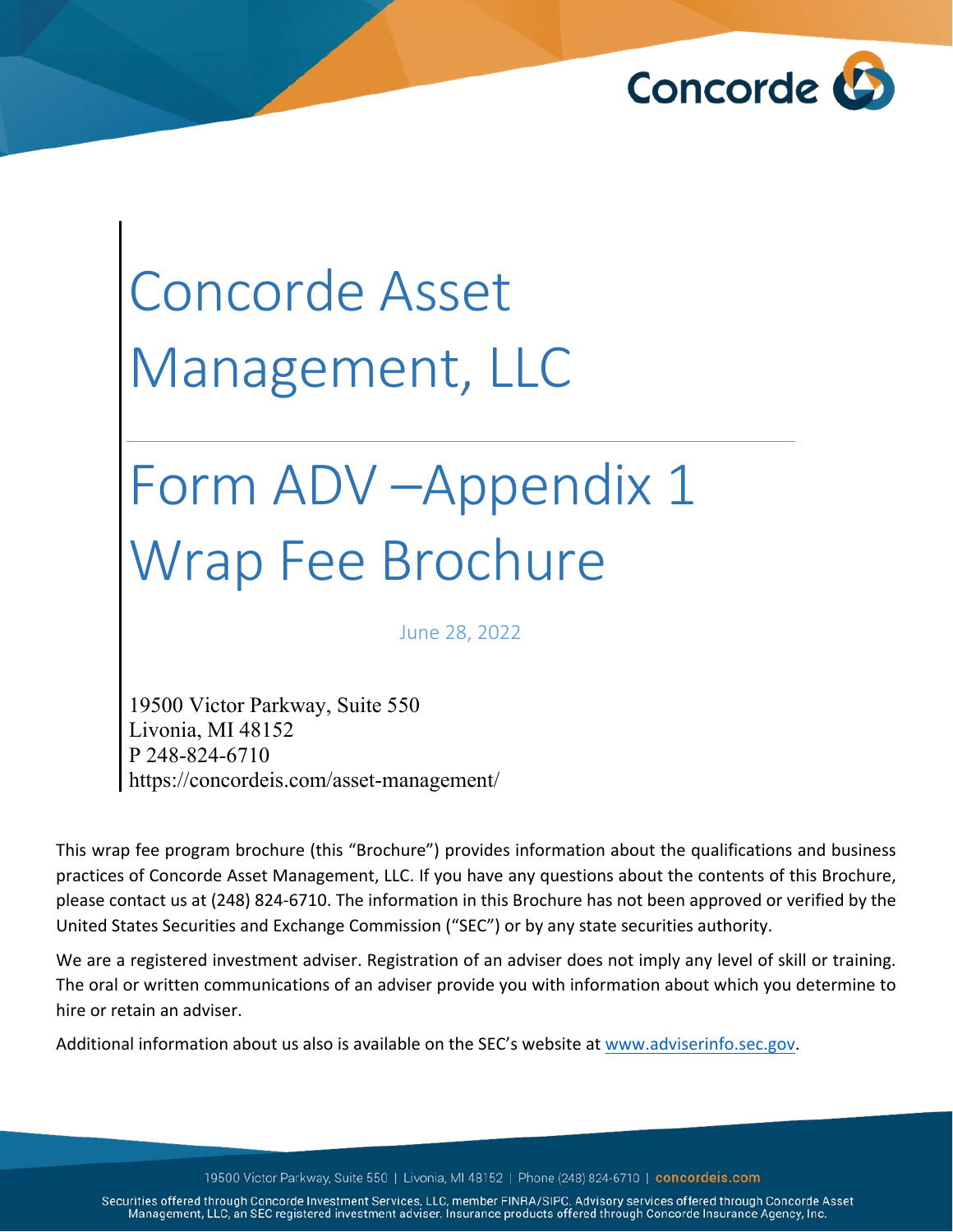# <span id="page-1-0"></span>Item 2: Summary of Material Changes

**This Item requires us to summarize any material changes to our Form ADV Part 2A Brochure. Since our most recent annual update on March 22, 2021, those changes are as follows:** 

- On March 12, 2021, Concorde Holdings, Inc. ("CH"), the holding company that owns our firm, completed a stock purchase with Concorde Investment Partners, LLC ("CIP") where CIP purchased 100 percent of the outstanding shares of CH.
- In 2021, two loans in the total amount of \$1,014,192 that the parent company of the firm received under the Paycheck Protection Program were forgiven.
- Concorde Asset Management, LLC appointed Dawn Hoover as its Chief Compliance Officer on December 1, 2020. On February 1, 2022, Concorde Asset Management, LLC appointed Kimberlee Levy as its Chief Compliance Officer.
- Our brochure disclosure has been updated to include disciplinary events that would be material to your evaluation of our firm relating to a 2020 Acceptance, Waiver and Consent agreement with FINRA (Financial Industry Regulatory Authority) the self-regulatory organization governing broker dealers, our affiliated broker dealer, and our chief compliance officer. Without admitting or denying the findings, the CCO and broker dealer agreed to sanctions relating to failure to supervise two representatives from 2013 to 2016. Requirements of the disciplinary action were completed and no further action is needed.

# **How to Obtain a Copy of Our Brochure**

You may request our full Brochure or any of our Wrap Fee Brochures free of charge by contacting our Chief Compliance Officer, Kimberlee Levy, at 248-824-6710 or by email at klevy@concordeis.com. You may also download a free copy via the Internet from the SEC's website at [www.adviserinfo.sec.gov.](http://www.adviserinfo.sec.gov/).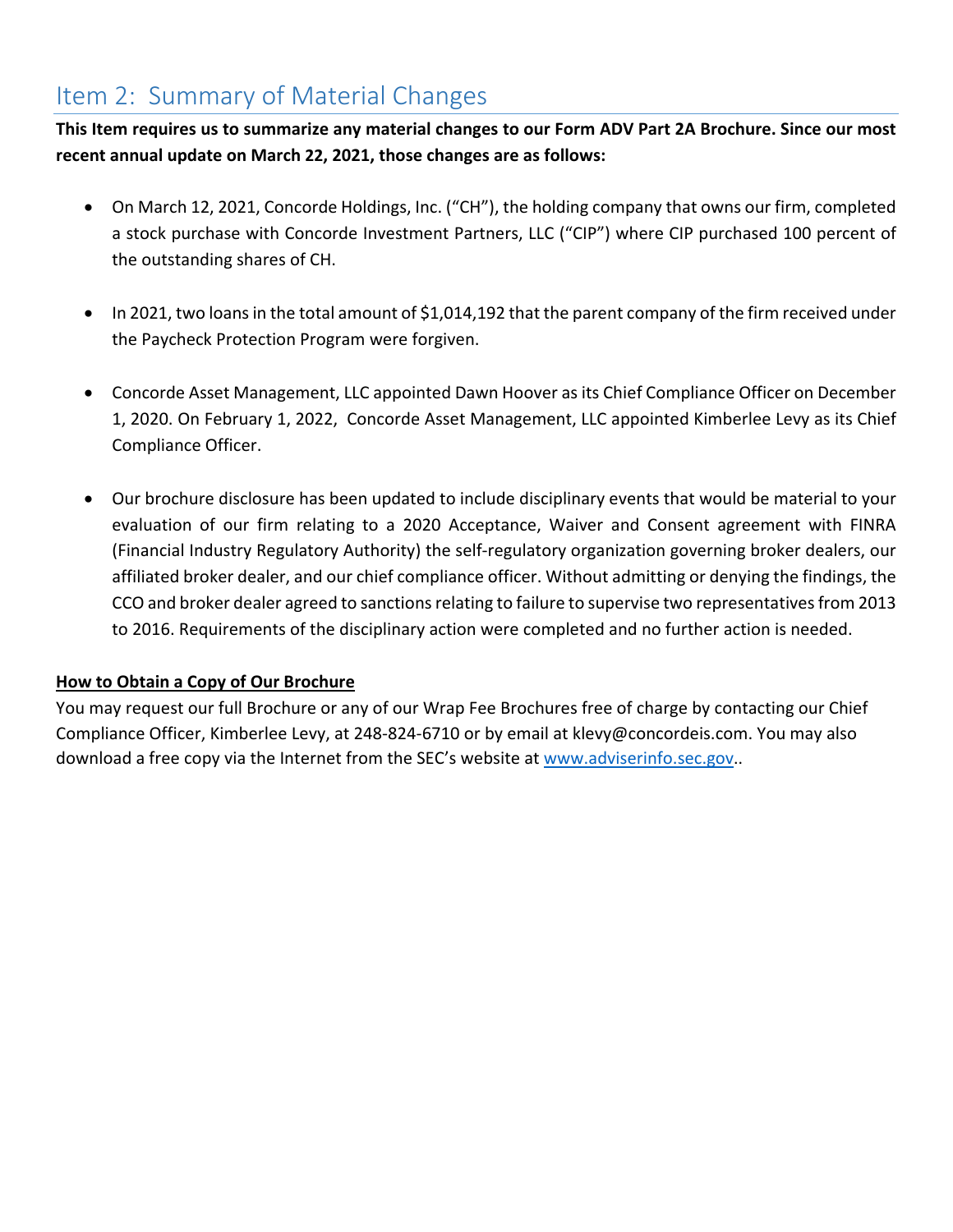# <span id="page-2-0"></span>Item 3: Table of Contents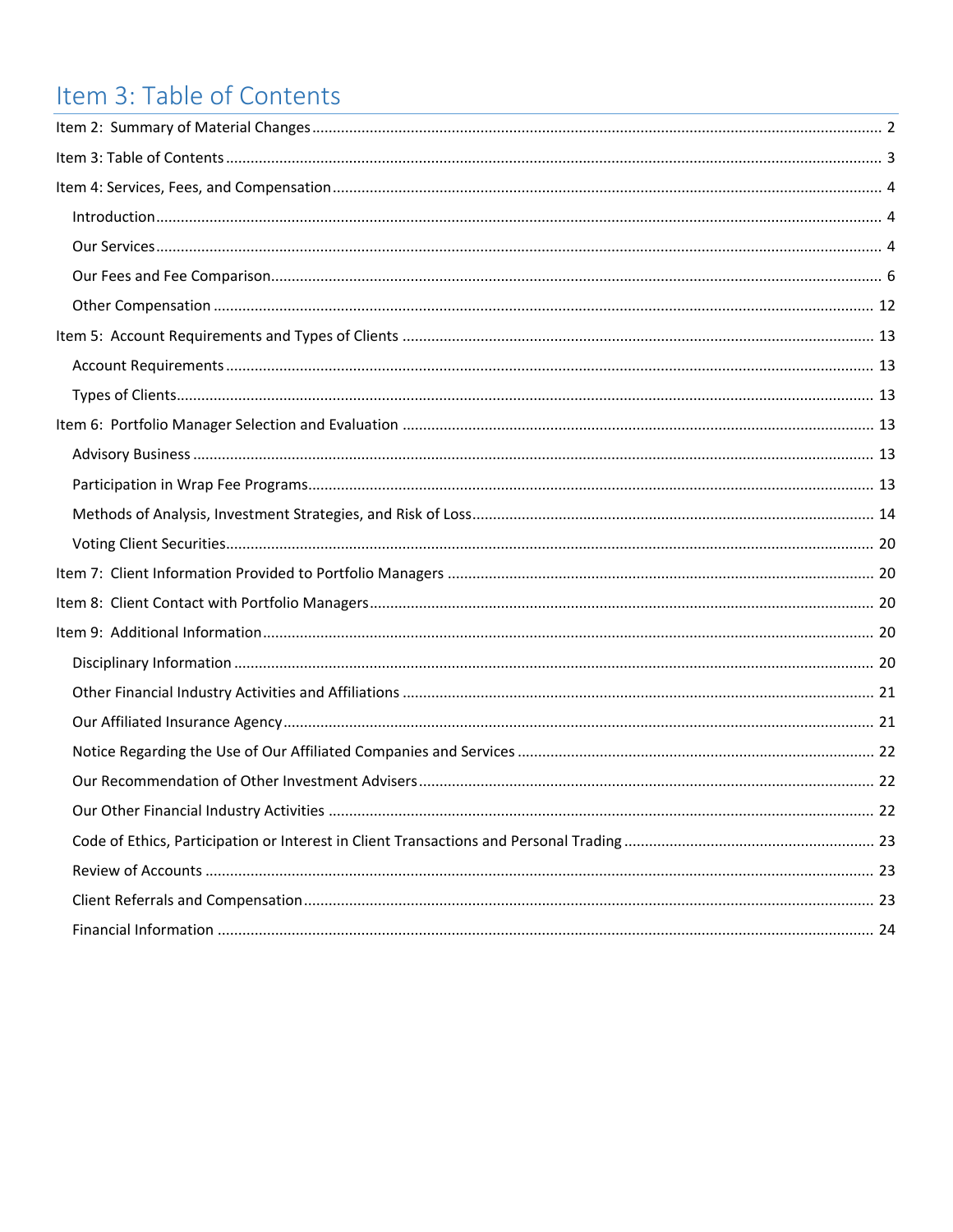# <span id="page-3-0"></span>Item 4: Services, Fees, and Compensation

# <span id="page-3-1"></span>**Introduction**

In this brochure, references to "we," "us," "our," or "our firm" refer to Concorde Asset Management, LLC (or "CAM"). Individuals who serve as our directors, officers, employees, and investment advisor representatives are referred to as our "representatives." Our firm's clients and prospective clients are referred to as "you," "your," or "our clients."

# <span id="page-3-2"></span>Our Services

We sponsor the following three wrap fee programs (collectively, the "Programs"), each of which is designed to help you meet your investment objectives and goals and is more fully described later in this section. For nondiscretionary investment management services, we offer the Concorde Advisor Program. For discretionary investment management, we offer the Concorde Professional Management Program and the Concorde Unified Management Program. A wrap-fee program bundles fees for investment advice, brokerage services, administrative charges, and other fees and expenses together in a single, all-inclusive fee, named a "wrap fee," rather than charging a separate fee for each service.

Our Programs provide clients with execution, clearing, and custodial services through Concorde Investment Services, LLC's ("CIS's") two clearing firms, Pershing, LLC ("Pershing") and RBC Capital Markets, LLC ("RBC"). This recommendation is based upon, among other things, the level of service and efficiency that is available by using our affiliated broker-dealer and the administrative convenience associated with using the same individuals in their different capacities as associated persons of CAM and CIS. Further, when you engage in our portfolio management services under our Programs, you will direct us to place all securities transactions for your account with CIS, and therefore Pershing or RBC. The choice of the clearing firm used for your Program account is based primarily upon existing account relationships with these firms, your representative's preference for the clearing firm's trading platform and user interface. If you do not participate in our Programs, you may direct your brokerage to another unaffiliated broker-dealer. Although investment advisors may allow clients to direct their transactions to their own preferred broker-dealer, this is generally not done with wrap fee programs.

CIS is limited in its ability to seek out brokers with different pricing structures to receive more favorable pricing on securities transactions or brokers that provide broader services. Additionally, many other broker-dealers have lowered their fee structures on certain trades. Though it is our aim to provide the most cost-effective executions based on prevailing conditions at the time of the trade, by directing brokerage to CIS, clients will not receive the best execution on transactions where trades could have been executed for lower fees with other custodians. Additionally, by giving a client the benefit of a single fee for brokerage and advisory services, both CAM and CIS seek to mitigate or remove the conflicts of interest created by the receipt of commissions in addition to an advisory fee. Please also see below Item 9, "Additional Information" regarding our use of affiliates, their related conflicts of interest, and how we mitigate them.

We also offer other customized portfolio management services, including Financial Planning and Third-Party Asset Management Services. This disclosure brochure only covers the three wrap fee Programs described above. Descriptions of the services and fees for all our other services can be found in a separate brochure, which is available to you on request.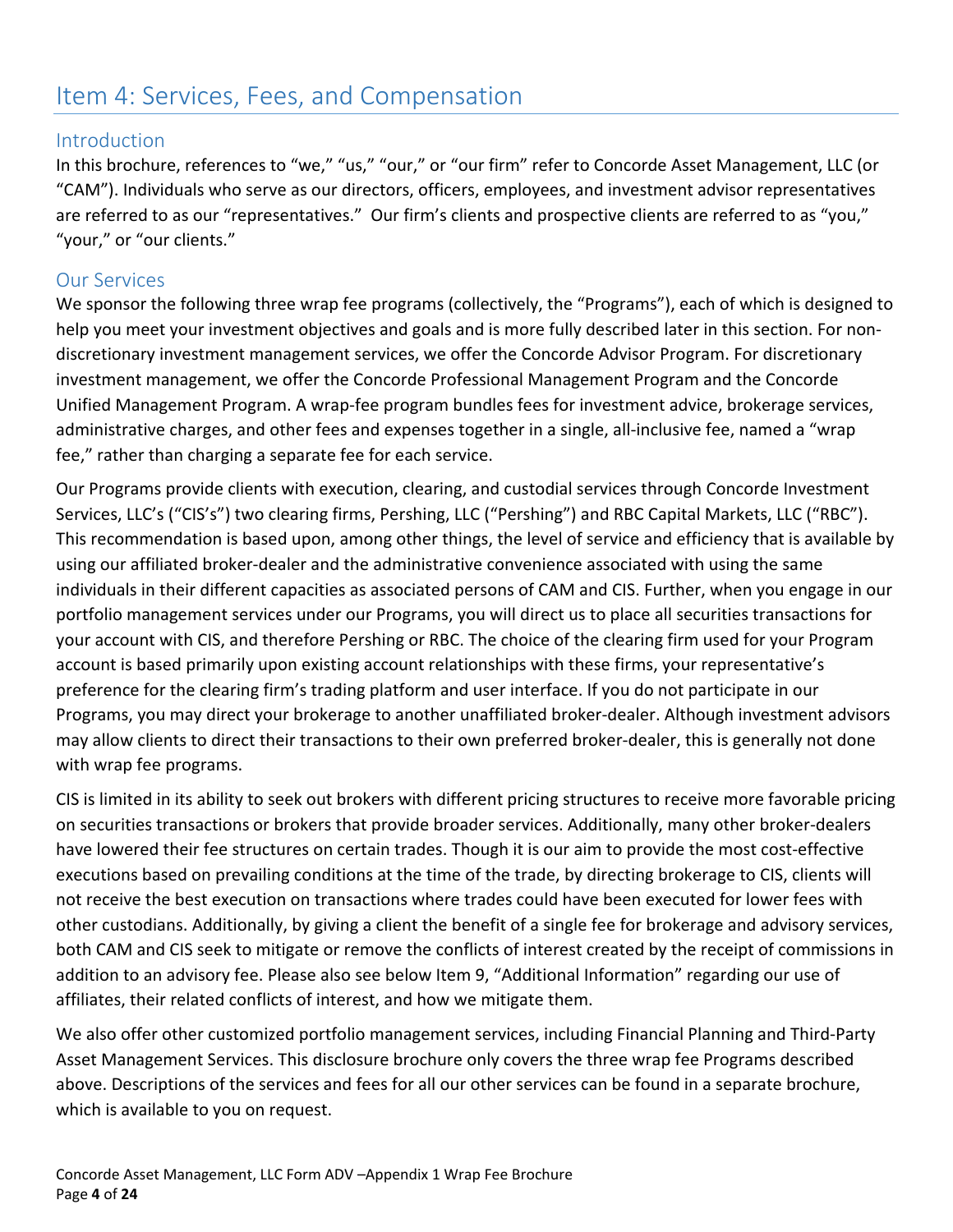Our investment advisory services through our Programs are provided by and through our representatives who, depending on the Program you select, will serve as your individual portfolio manager or point of contact to provide investment advisory and brokerage services to your account. We do not have an investment committee that determines the investment advice or recommendations to be given to our clients. Instead, each of our investment advisor representatives exercises his or her own professional judgment to provide tailored investment advice, recommendations, and advisory services to you on behalf of our firm.

Before participating in our Programs, you will execute an investment management agreement with us setting forth the terms and conditions of our management of your investments within the Program. When you become a client, your representative will gather information through personal interviews with you. This may include one or more in-person meetings and/or telephone calls. We may gather information that includes, but is not limited to, your current financial position, future goals, attitudes toward risk, and your investment objectives. We ask you to fill out a client profile or similar document that we will carefully review, along with all other documentation and information you supply (collectively referred to as your "investor profile"). Because we only rely on the information you provide us and do not independently verify it, you should provide us with accurate information. Based on the information you provide, we will assist you in selecting an appropriate Program and will develop a personalized portfolio designed to meet your investment goals and objectives through asset allocation, portfolio monitoring, consolidated reporting, and, most importantly, individualized portfolio management. Individualized portfolio management and a tailored investment strategy will help us choose among various kinds of investments available in the market. Investments may include equity securities (stocks), warrants, corporate debt securities (bonds and notes), certificates of deposit, municipal securities, investment company securities (mutual funds, including money market funds), exchangetraded funds, and United States government securities. If appropriate, we may allocate your investments in accordance with model portfolios we make available from many sources. A model portfolio is how we communicate to you what specific investments you should have in your portfolio at any given time.

We emphasize client interaction at a level and method determined with each client in providing our investment advisory services under our Programs. Based on your individual investment objectives, financial situation, and risk tolerance, we will recommend an initial portfolio allocation. As your financial situation, goals, objectives, or needs change, you must notify us promptly. Also, if you chose discretionary portfolio management services (see below for more information), you will have the opportunity to place reasonable restrictions on the types of investments held in your portfolio.

#### Concorde Advisor Program – Non-Discretionary Investment Management Services

In the Concorde Advisor Program, we will manage your assets on a non-discretionary basis, which means that we will first consult with you and obtain your specific approval for buy or sell transactions before we can implement any investment decision on your behalf and any limitations stated in the investor profile. Under the Concorde Advisor program, we will not place trades or rebalance your account without your prior approval of each proposed transaction. You should also understand that our having to obtain your prior approval for each transaction will often delay the implementation of our recommendations until we reach you, which could result in different market conditions and prices than may be available for accounts managed on a discretionary basis.

Concorde Professional Management Program – Discretionary Investment Management Services In our Professional Management Program, your representative will provide portfolio management for your account on a discretionary basis, which means that we can buy or sell securities on your behalf without your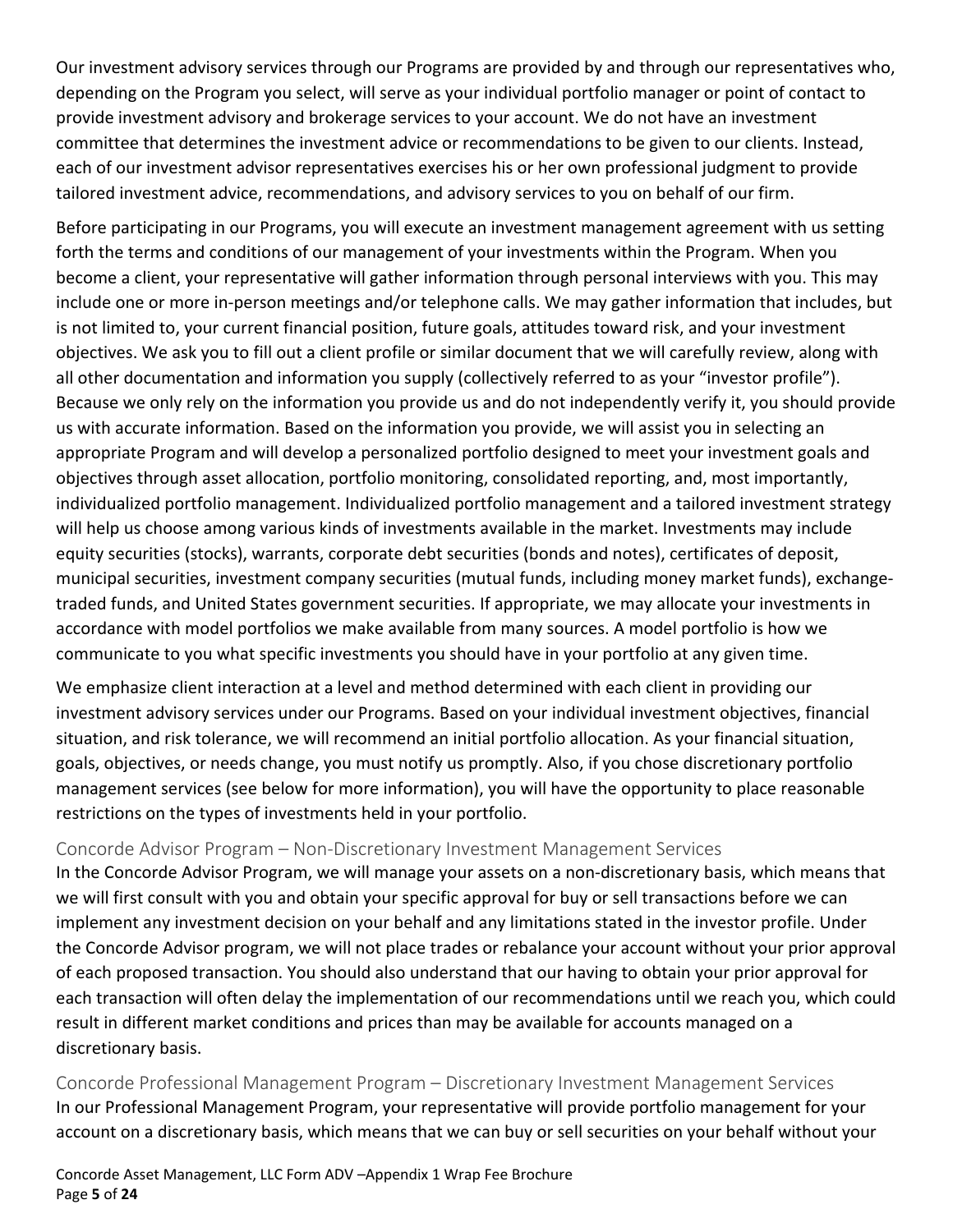prior permission for each specific transaction. However, the selection of securities or other investments will be in accordance with your investor profile. We will also accept and note investment restrictions you may impose on your account if they are reasonable and as long as they do not hinder our ability to execute our investment strategies on your behalf. If you do impose such restrictions (for example, if you instruct us not to purchase certain securities involved in businesses to which you object), you should be aware that such restrictions may result in your account not being as diversified as our other client accounts, which could cause your account to underperform or perform differently than other client accounts that are managed without such restrictions. If you chose our professional management of your account on a discretionary basis, we will obtain your prior written authorization in our agreement with you.

## Unified Management Account Programs - Concorde UMA Program

We offer the Concorde UMA Program, which is our private-labeled program currently using the platform of Envestnet, Inc. ("Envestnet"). Envestnet offers investment models and advisory services through a select group of third-party investment advisors that act as Strategists and Managers for your account. Additionally, Envestnet provides related research to your representative regarding the investment discipline and/or approach used by the approved Strategists and Managers on Envestnet's. platform to identify and select those who best fit your specific investment objectives and risk tolerance. In the Concorde UMA Program, we act as the Overlay Manager for your account on a discretionary basis and assume the responsibility for asset allocation, Strategist and Manager selection, and termination, portfolio management, as well as communicating trading instructions to your custodian.

Envestnet and all related model portfolio managers are investment advisors registered with the U.S. Securities and Exchange Commission and you will be provided with any applicable disclosure documents, as required, before engaging their services.

Please refer to Item 9 for additional information on certain back-office operations support services that CAM receives from Envestnet.

# <span id="page-5-0"></span>Our Fees and Fee Comparison

In this section, we explain how we are compensated for the various advisory services we provide. Our fee includes such services as investment management, execution of securities, the custodian's monthly reports, account servicing, and continuous account management.

Participation in our Programs may cost you more or less than purchasing these services separately. The portfolio size and amount, number of transactions made in your account, as well as the commissions charged for each transaction, will determine the relative cost of our Programs versus paying for executions on a per transaction basis and paying a separate fee for advisory services. You can receive services like those offered through our Programs from other investment advisers either separately or as part of a similar wrap fee program. These services or programs may cost more or less than our Programs, depending on the fees charged by the other service providers. CAM receives a portion of the wrap fee, as does your investment advisor representative. Your investment advisor representative generally receives 25% to 80% of the annualized management fee, excluding any platform fee, which creates an incentive to recommend one of our Programs over other programs or services. Also, because we absorb all the transaction costs in our Programs, we have a financial incentive to infrequently trade our Program client accounts because infrequent trades will increase our net fee. To mitigate these conflicts of interest in our Programs, we require that all recommendations to this program be reviewed for appropriateness and approved prior to acceptance by the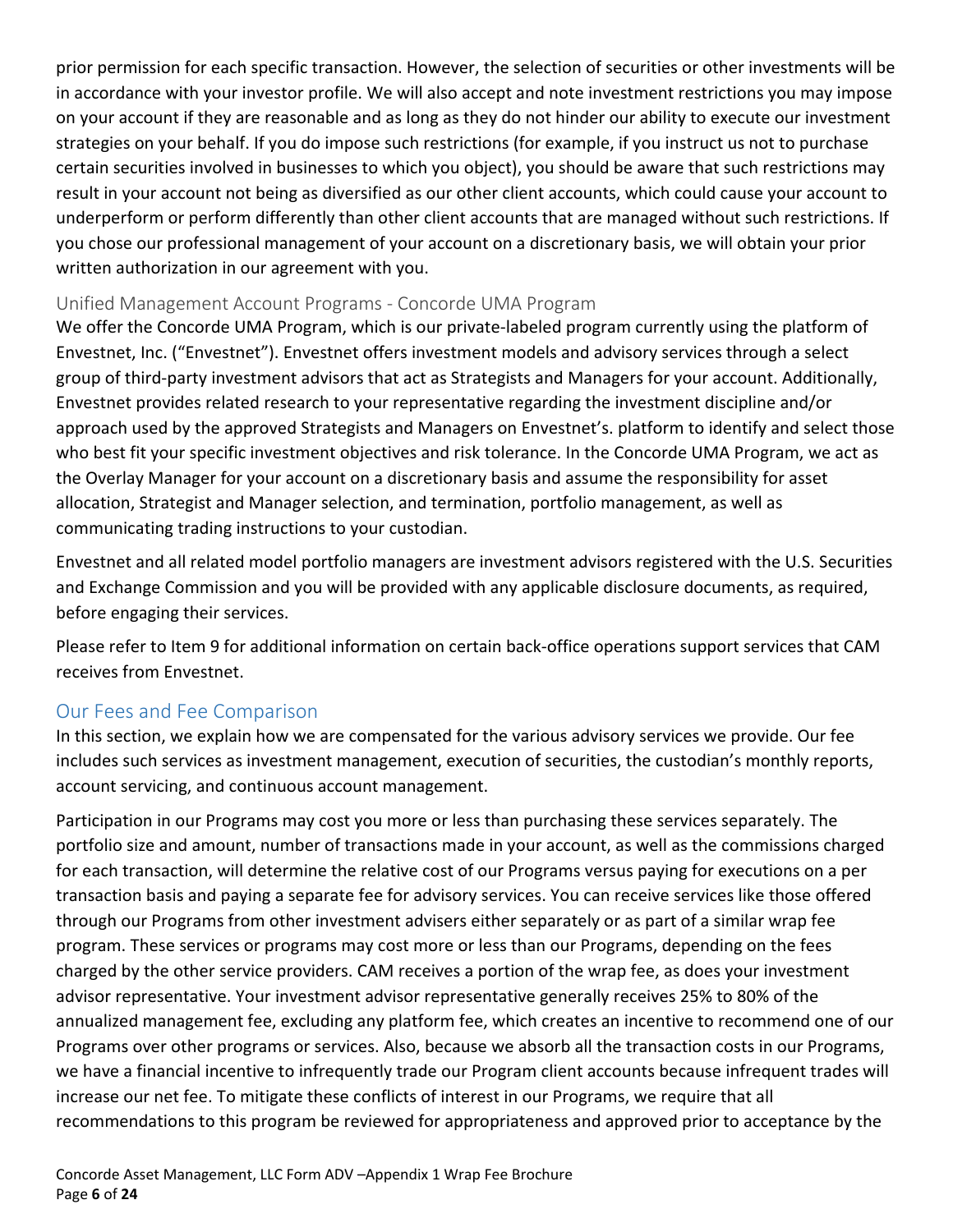adviser. Further, we monitor the trading frequency, and if we do not believe your account activity warrants the wrap-fee, we will request that you move your Program account to a CIS brokerage account.

We want you to be aware of how we and our representatives are paid as well as any fees and compensation that we receive for the advisory services we provide. You can find this information in some or all the various documents:

- This ADV Wrap Fee brochure
- Our Customer Relationship Summary, also known as the Form CRS
- Your Investment Advisory Services Agreement
- Custodial or brokerage account agreements
- Envestnet Disclosure Brochure or similar document
- Mutual fund prospectuses and Statements of Additional Information

In some circumstances, your representative will also receive commissions or other compensation as registered representatives of our affiliated broker-dealer and/ or as insurance agents. This additional compensation is separate and distinct from our advisory compensation under our Programs. We discuss this in more detail later in this section.

Our Program advisory fees for discretionary and non-discretionary investment management services are negotiable. We will consider the nature and complexity of the services we are providing you, our relationship with you, the value of assets being managed, the value of other assets held in other accounts we manage or advise for you, the potential for additional business or clients, the amount of work anticipated, and the attention needed to manage your assets. The actual billing rate will be specified in the Investment Advisory Services Agreement we sign with you. For fee calculation purposes, we rely upon the market value of investments in your account as determined by your custodian's valuation, including any balances held in money market funds. Our advisory fees cover our investment advisory services but do not cover certain other charges as described below.

Our advisory fees will be paid quarterly, in advance, or arrears, as set forth in our agreement with you. The quarterly structure may be based on a calendar quarter or the month the account was opened. For accounts opened or closed during a quarter, we will prorate the fee for the number of days our services were provided.

#### Other Fee Proration and Adjustments

We reserve the right to prorate our fees for large deposits to your account made during a billing cycle. No adjustments or refunds will be made for pre-paid fees based upon partial withdrawals from your account.

# Direct Billing to Your Custodian

Unless otherwise agreed, you will authorize us to deduct our periodic advisory fees from your designated account. Your authorization is limited to our withdrawing our advisory fees as and when due. We will provide your custodian with your written fee deduction authorization. Your account custodian will, on a quarterly basis, provide you with an account statement indicating the advisory fees paid to us from your account. You may terminate your authorization at any time, in writing, but you will remain responsible for promptly paying us any advisory fees that remain due and unpaid.

If our direct fee deduction has been authorized, then our fees will be deducted from the cash balance in your account. If insufficient cash is available, then we will typically liquidate enough securities in your account to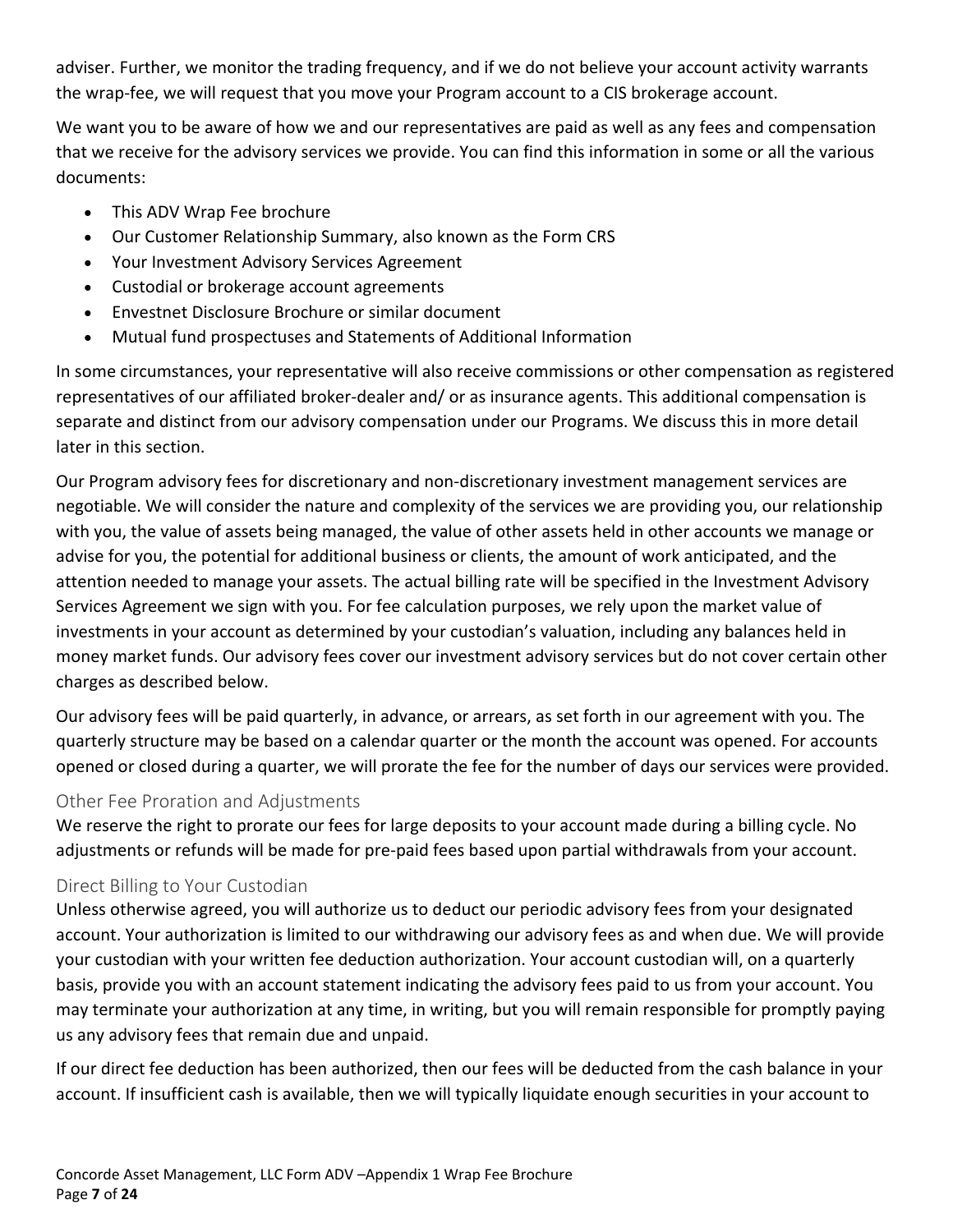cover the balance due to the following order: money market shares, mutual fund shares, and then other types of securities. For taxable accounts, a liquidation of securities may result in taxable income to you.

## Other Fees and Expenses not included in Our Fees

Custodial costs not included in the fee for our Programs include but are not limited to custodial IRA annual maintenance fees, custodial termination fees, SEC-activity assessment fees, federal funds wire transfer fees, and over-night check delivery fees. You will also be responsible to pay any redemption fees, including any applicable mutual fund contingent deferred sales charges otherwise known as "back-end loads" that are being imposed by a mutual fund company upon liquidation, if applicable. These charges will be netted from the applicable securities transactions or deducted from your account and will appear on your periodic account statements, as and when applicable. All such fees and expenses are disclosed to you in the account-opening documents and disclosure brochures of third-party managers as applicable.

# Fee Schedule Changes and Termination of Services

If we amend our fee schedule, we will send you notice in writing at least 30 days before the effective date. You may terminate our services if you do not accept the new fee schedule. Otherwise, the new fee schedule will be effective as of the next billing cycle.

You or we may terminate our services for any reason by providing seven business days' advance written notice from either party to the other. If you terminate an agreement with us, pre-paid and un-earned advisory fees will be promptly refunded, generally within 30 days. Fees paid in arrears will be charged through the date of termination. Regardless of when you terminate our services, you will remain responsible for all brokerage and custodial fees incurred for the benefit of your account.

# Fee Changes for Changes in Managers

For certain accounts sub-advised by Third Party Managers, the fee will be subject to change within a maximum stated range, which will be described in the Investment Advisory Services Agreement that you will sign and will not exceed 2% per year. The reason for the maximum fee range is because third-party manager fees vary from manager to manager, which has an impact on your costs when a decision is made to change managers for your account. In the event of such a change in one or more of the model managers increases your advisory fee above the agreed-upon maximum amount, we will seek your approval for that fee change in advance and will only proceed upon your approval. All fees will be reflected in your custodial statements.

#### Fee Changes for Changes in Services

Your representative may affect a change in your fees in the event of a change in the level of services provided to you. A conflict of interest exists where a representative can recommend programs for which they receive or will increase their compensation. However, we seek to mitigate that conflict of interest by requiring a new advisory agreement to be signed by you and then reviewed and approved by our supervisory personnel before the fee change.

Investment Management Services Fee – Concorde Advisor and Professional Management Programs Generally, our fees for our non-discretionary Concorde Advisor Program and our discretionary Professional Management Program are based on a percentage of assets under management. Investment management fees do not include platform fees.. Fees are negotiable and fall generally within, but cannot exceed, the tiered ranges as follows:

#### **Assets Under Management Annualized Fee Range**

On the First \$500,000 0.5% - 2.00%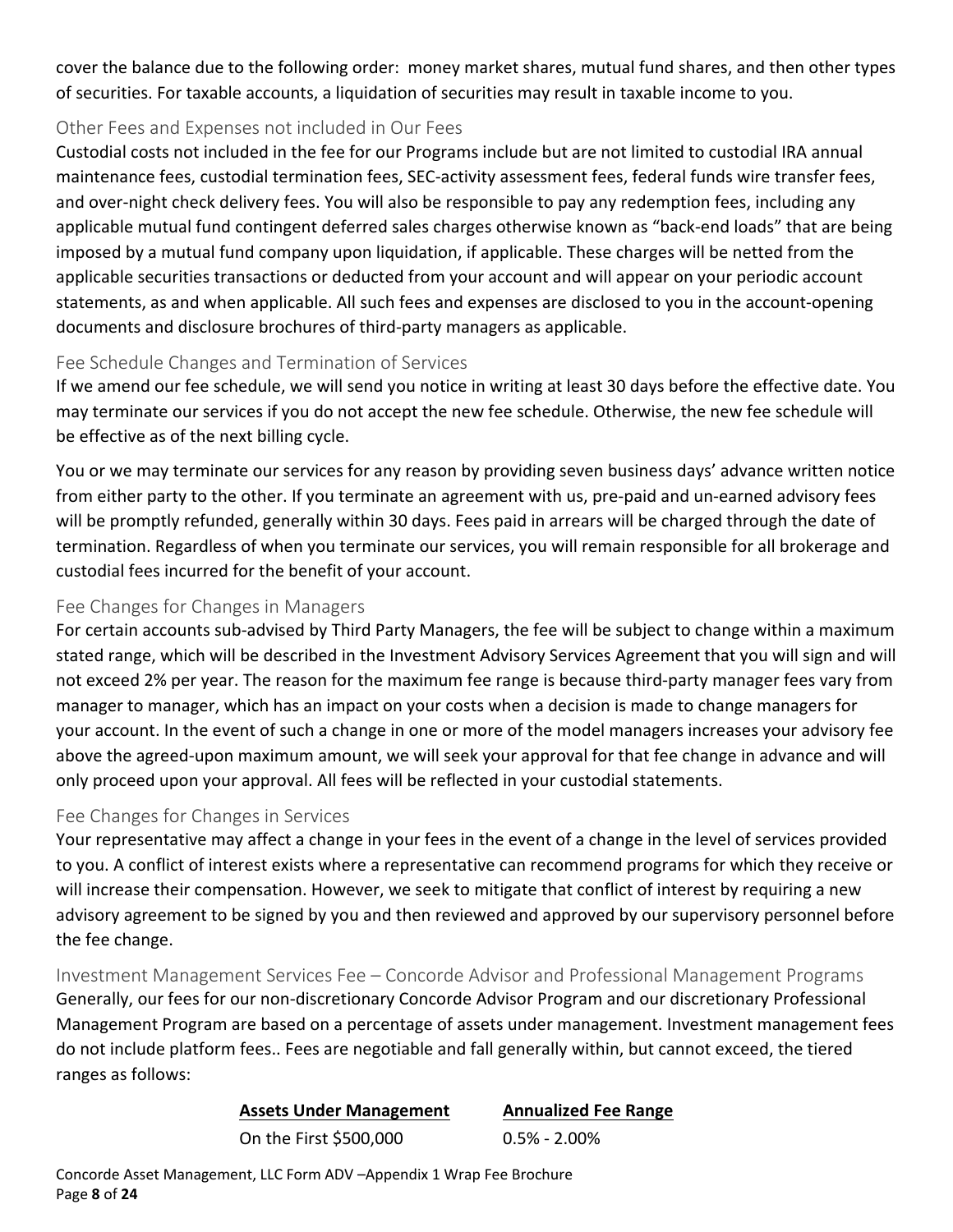| On the Next \$500,000                          | $0.5\% - 1.50\%$ |  |
|------------------------------------------------|------------------|--|
| On the Balance Above                           | $0.25 - 1.25%$   |  |
| \$1,000,000                                    |                  |  |
| Subject to a minimum fee of \$300 per quarter. |                  |  |

Your specific advisory fees will be set forth in your Advisory Services Agreement. In negotiating fees with you, your representative considers several factors such as the services you request, and the strategy selected. For example, an account having a portion of assets in a fixed income strategy, a portion in a growth strategy, and a portion in an aggressive strategy will have three different rates applied to each strategy resulting in a blended rate for billing purposes. Total fees to your representative typically range from 1% to 2% and can only be changed with your approval in advance. Our investment advisor representative's ability to receive compensation for recommending this program creates a conflict of interest. We seek to mitigate this conflict by requiring that all recommendations to this program be reviewed for appropriateness and approved prior to acceptance by the adviser.

#### Platform Fees

Platform fee charges in addition to the fee schedule above. They will not be billed separately but will be included in the fees deducted from your account. If requested, they cover performance reporting, billing, and other account maintenance services such as rebalancing.

| <b>Market Value of Assets in Account</b> | <b>Annualized Platform Fees</b> |
|------------------------------------------|---------------------------------|
| On the first \$1,000,000                 | 0.15%                           |
| On the next \$1,000,000                  | 0.13%                           |
| On the next \$3,000,000                  | 0.12%                           |
| On the next \$5,000,000                  | 0.10%                           |
| Over \$10,000,000                        | 0.10%                           |

If a platform fee is utilized, it will be included in your specific advisory fees set forth in your Investment Advisory Services Agreement. The platform fee is paid by your representative to compensate the Adviser for performance reporting, billing, and other account maintenance services such as rebalancing. We have a conflict of interest where a program or product incurring a platform fee is recommended. Further, our investment advisor representative's contribution to the platform fee creates a conflict of interest by incentivizing them to charge a higher fee to compensate for the platform fee. We seek to mitigate this conflict by requiring that all recommendations to these programs be reviewed and approved prior to acceptance by the adviser.

# Concorde Unified Managed Account Fees

Fees for services through the Concorde UMA Programs are negotiable by each of our representatives based upon your needs and the complexity of your situation, including the composition of your account (e.g., equities vs. mutual funds), the potential for additional account deposits, and the other factors previously described above.

Based on the above negotiability factors, your representative can set the fee for services provided through the Concorde UMA Programs up to a maximum of 2.25% annually, including platform fees. The Concorde UMA Program fee structure, though wrapped as a single fee, has four components: the representative's fee, the subadvisor or model manager(s) fee, the Overlay Platform Fee, and the custodian fees, including commissions, ticket charges, or asset-based custody charges. This means that a portion is paid to your representative who oversees your account (generally, the range is 0.25% to 1.00% annually), a portion is paid to the subadvisor or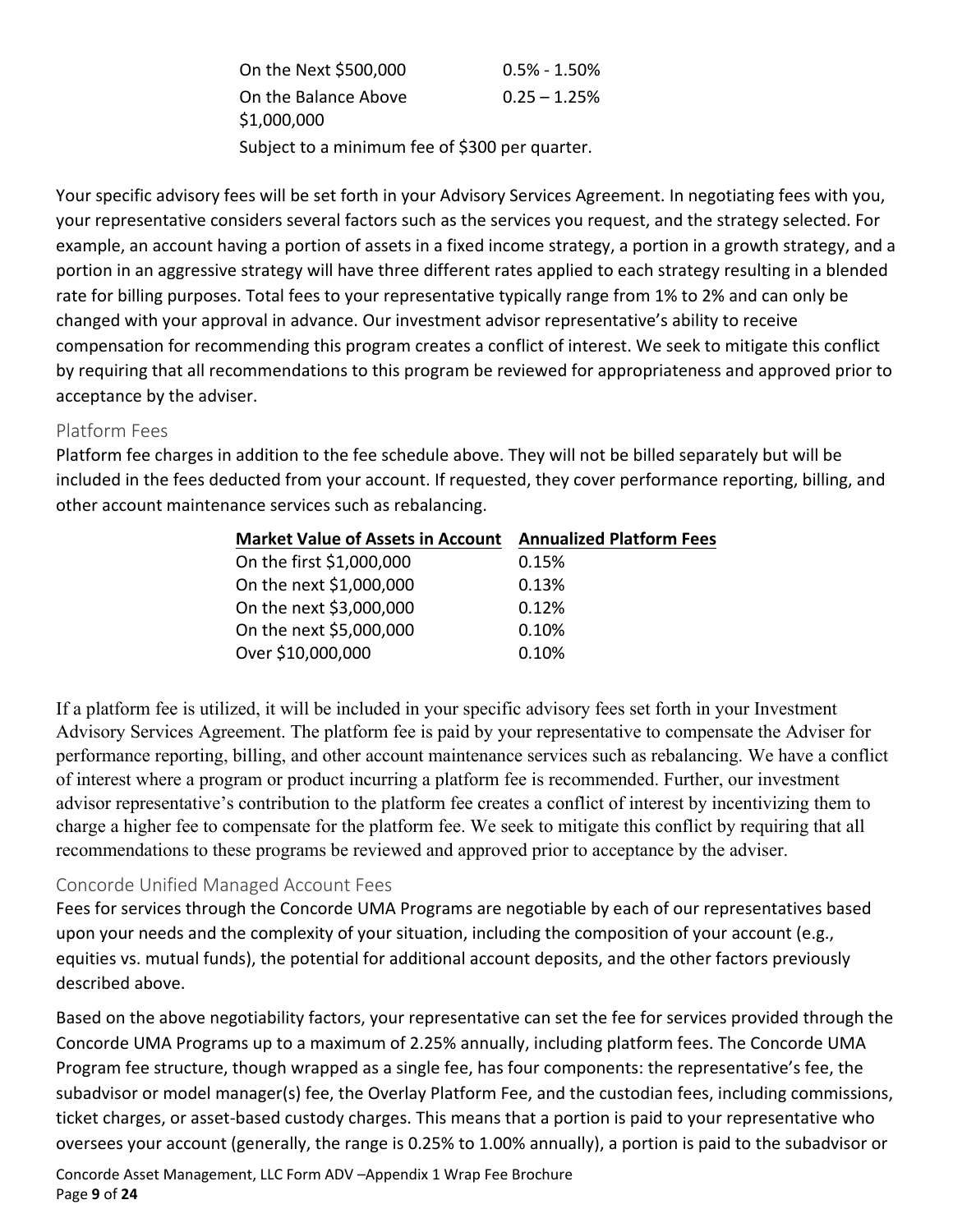model manager(s) selected (the range is 0.15% to 1.0% annually), and a portion is paid to us for the Overlay Platform fee (the range is 0.15% to 0.25%). The model manager fees will vary depending on the type of strategy you employ. If you are utilizing more than one model manager in your account, your subadvisor fees will be assessed on the value of assets in each strategy. The total annual maximum fee will be specified in your Concorde UMA Program client agreement with us. Our investment advisor representative's ability to set their compensation received for recommending this program creates a conflict of interest. We mitigate this conflict by requiring that all recommendations to this program be reviewed for appropriateness and approved prior to acceptance by the adviser.

The minimum account size is \$20,000 and we will adjust our management fees on a pro-rata basis for deposits over \$20,000 that occur anytime in your account other than on the last business day of each calendar quarter.

#### Overlay Fees

Where Concorde Asset Management, LLC acts as the Overlay Manager for your account on a discretionary basis and assumes the responsibility for asset allocation, Strategist and Manager selection, and termination, portfolio management, as well as communicating trading instructions to your custodian, the fees are as follows:

| Overlay Platform Fee Schedule Concorde UMA and Guided Portfoll |                       |  |
|----------------------------------------------------------------|-----------------------|--|
| <b>Account Value</b>                                           | <b>Annualized Fee</b> |  |
| First \$500,000                                                | 0.25%                 |  |
| Next \$1,500,000                                               | 0.23%                 |  |
| Next \$3,000,000                                               | 0.20%                 |  |
| Assets Above \$5,000,000                                       | 0.15%                 |  |
|                                                                |                       |  |

# **Overlay Platform Fee Schedule Concorde UMA and Guided Portfolio Solutions**

#### Share Classes

Mutual funds, variable annuities, interval funds, and non-traded real estate investment trusts ("REITs") are offered with more than one type of fee structure, commonly known as "share classes". There are several factors to consider when selecting a share class. For example, it is important to evaluate whether a share class involves payment of a commission at the time of purchase (commonly known as "front-end loads"), at the time of liquidation ("back-end loads"), continually while the investor owns the share class ("level loads"), or no commission at all ("no-loads"). There a variety of fees investors encounter when purchasing these products, and common fees or expenses include management fees paid to the fund or variable annuity investment manager, operating expenses used to pay for the day-to-day costs of operating these products, and distribution fees (sometimes referred to as "12b-1" fees) used to promote, advertise, or compensate financial professionals for aiding in sales or servicing these products.

Different share classes are often available for the same product, representing different fee and expense structures paid by investors. Share classes with a lower total annual expense as compared to another share class of the same product will result in a significant difference in investment returns over time. Generally, most of these products can be purchased directly, without using our services and without incurring our advisory fees; however, some product companies now offer share classes without up-front or contingent deferred sales charges, and/or 12b-1 fees specifically for use in advisory accounts.

Despite our efforts to obtain the lowest cost share class for you, product expenses can change over time; therefore, we cannot assure you that you will always be in the lowest expense share class. It is important for you to understand that if you engage us to provide investment management services for your mutual fund, interval fund, or Non-Traded REIT investments or the allocation of the variable annuity subaccounts, you are paying, directly and indirectly, two layers of advisory fees: one layer of fees at the product level and one layer of advisory fees to us, both of which are in addition to the fees and expenses imposed by the product companies as described above. In addition, in certain circumstances a platform fee is charged by the Adviser, as well.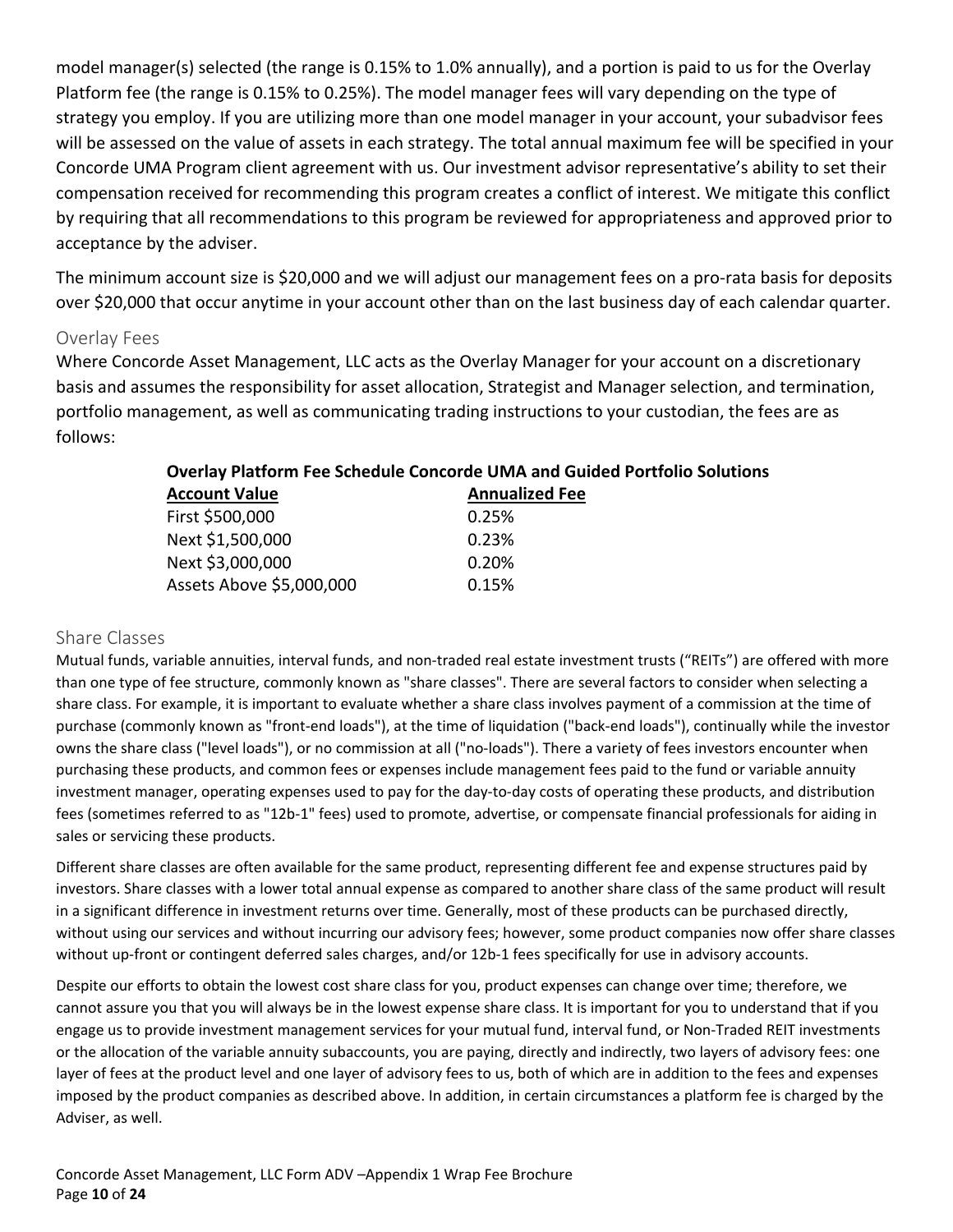#### Mutual Fund Expenses and Share Classes

As indicated above, many mutual funds are offered with more than one share classes. It is also typical for mutual funds to set certain eligibility requirements, such as minimum investment amounts, for an investor to qualify for purchasing a lower-cost share class. You can learn more about a specific mutual fund's available share classes and the fees, loads, expenses, and eligibility requirements by reading the mutual fund's prospectus. In addition, we encourage you to ask your representative about the fees and expenses associated with mutual funds you currently own or those presented to you.

Our custodians generally have agreements in place with mutual fund distributors to provide the Adviser's investment advisory customers with access to mutual funds. While our custodians have agreements in place with a large variety of mutual fund sponsors, not all mutual funds are available through them. Certain classes of shares may not be available through our custodians, so our clients would not have access to a lower costing share class otherwise available to investors directly from the fund, a different custodian, or another financial intermediary. This limitation could result in our clients purchasing and/or holding a more expensive share class of a mutual fund that would reduce investment returns. Additionally, our custodians may sponsor a "No Transaction Fee" program (the "NTF Program") in which they do not charge a transaction fee for purchase or sell orders submitted on your behalf for mutual funds or ETFs participating in the NTF Program. Despite our reasonable efforts, there is no guarantee that you will always be in the most cost advantageous share class.

In addition, there are tax effects related to fund share redemptions and other investment sales, made by us on your behalf. Redemptions and sales are taxable events that accelerate the recognition of capital gains and losses, and frequent redemptions and sales may result in short-term, rather than long-term, capital gains, and losses. You will also be responsible to pay any redemption fees, including any applicable mutual fund contingent deferred sales charges otherwise known as "back-end loads" that are being imposed by a mutual fund company upon liquidation.

As noted below, our principals and certain representatives are also registered representatives of CIS, our affiliated brokerdealer. In that capacity, these representatives will receive additional compensation with respect to clients who invest in funds, and other securities.

#### Variable Annuity Separate Account Expenses and Share Classes

Variable annuity insurance companies charge various expense fees based on mortality rates and the cost of selected benefit riders against the assets in the subaccounts of their policyholders. These fees are in addition to the investment management fees under our Programs. Like mutual funds, many variable annuities offer share classes that pay shareholder servicing fees (12b-1 fees) to brokerage firms and their registered representatives in consideration of their services to the annuities' shareholders. Additionally, variable annuities typically offer various share classes of the same annuity that will have different levels of fees and expenses and, depending on a variety of factors, and clients may be eligible to invest in them and pay lower fees. Like other types of investments, commissions are also paid for the purchase of variable annuities and there are usually substantial surrender charges. Commission charges, surrender charges, and other expenses are disclosed in the variable annuity prospectus.

As noted below, our principals and certain representatives are also registered representatives of CIS, our affiliated brokerdealer, and therefore in that capacity will receive additional compensation with respect to clients who invest in these annuities, funds, and other securities. In addition, there are tax effects pertaining to policy surrenders made by us on your behalf. Surrenders may carry penalty fees, be taxable events that accelerate the recognition of capital gains and losses, may result in short-term, rather than long-term, capital gains, and losses.

#### Non-Traded REIT and Interval Fund Share Classes

As indicated above, many Non-Traded REITs and Interval Funds are offered with more than one share classes. It is also typical for the product companies to set certain eligibility requirements, such as minimum investment amounts, for an investor to qualify for purchasing a lower-cost or advisory share class. Further, Non-Traded REITs may be subject to investor requirements or concentration limits based upon in the state in which the product is sold. You can learn more about a specific product's available share classes and the fees, loads, expenses, limits, and eligibility requirements by reading the product's prospectus. In addition, we encourage you to ask your representative about the fees and expenses associated with the products you currently own or those presented to you.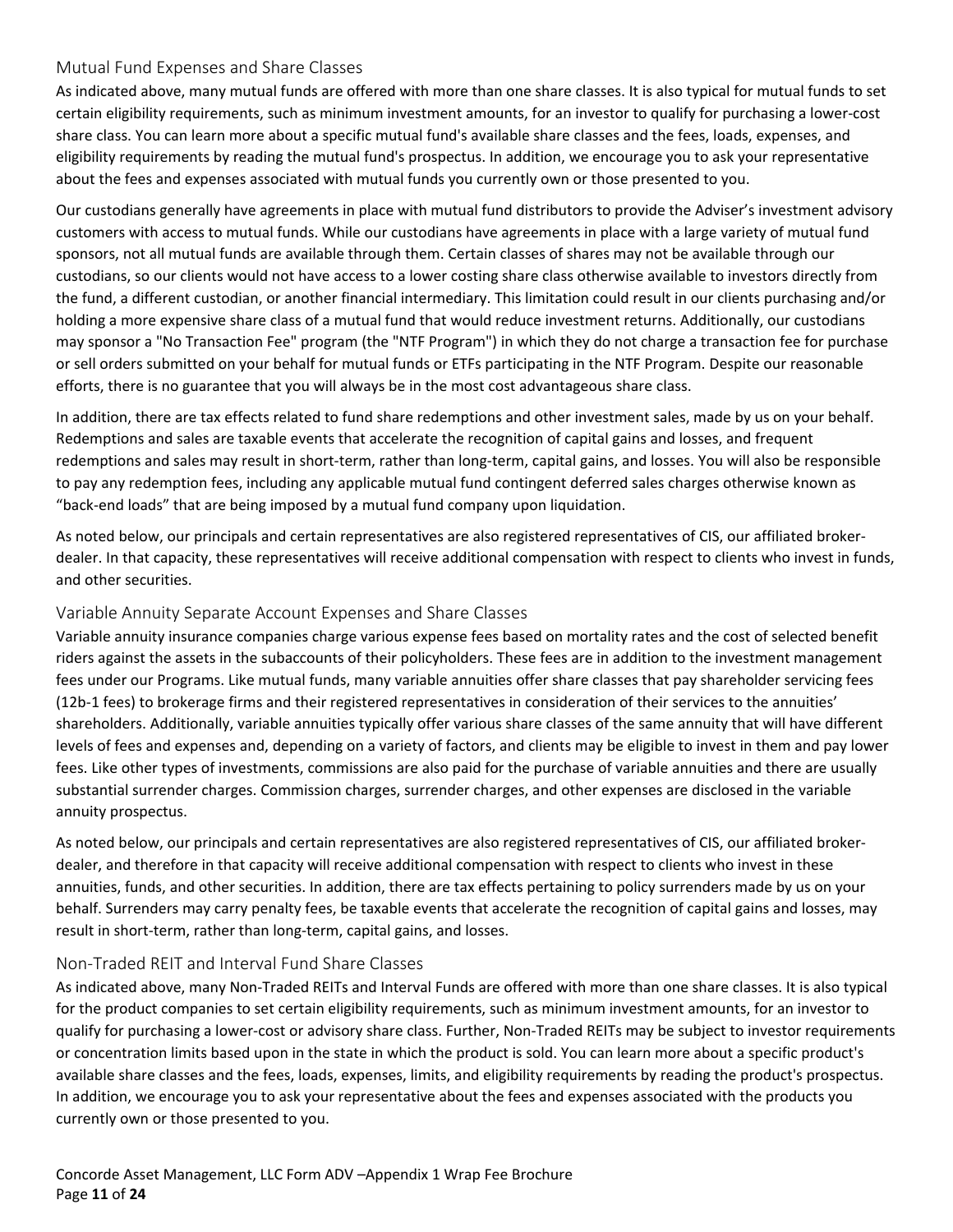Our custodians generally have agreements in place with these product distributors to provide the Adviser's clients with custodial services. These custodial services, however, generally incur greater fees than traditional investments.

Despite our reasonable efforts, there is no guarantee that you will always be in the most cost advantageous share class. In addition, there are tax effects related to share redemptions and other investment sales, made by us on your behalf. In individual accounts, redemptions and sales are taxable events that accelerate the recognition of capital gains and losses, and frequent redemptions and sales may result in short-term, rather than long-term, capital gains and losses. You will also be responsible to pay any redemption fees, including any applicable contingent deferred sales charges otherwise known as "back-end loads" that are being imposed by a product company upon liquidation. Please see the Investment Risk Section in Item 8 below for additional information on potential limitations and restrictions on share redemptions and repurchases.

As noted below, our principals and certain representatives are also registered representatives of CIS, our affiliated brokerdealer. In that capacity, these representatives will receive additional compensation with respect to clients who invest in funds, and other securities.

#### Credit for Receipt of 12b-1 Fees

Our intent is to limit the use of funds that pay 12b-1 fees by selecting a share class of the same fund that does not include 12b-1 fee payments wherever possible. However, in cases where an investment has been made into a fund that pays 12b-1 fees, the custodian will capture this payment and not forward it to CAM. The capture of 12b-1 fees by the custodian will not have the same effect as investing into a non-12b-1 class. In cases where CIS receives 12b-1 payments from a fund, CIS's policy is to credit the entire 12b-1 payment to Program clients' accounts holding the asset that generated the payment from the fund. These credits are intended to but cannot be guaranteed to have the same effect as investing in a non-12b-1 class. The custodial recapture and our credit of 12b-1 fees are intended to remove any conflict in CAM recommending funds paying a 12b-1 fee.

Credits to client accounts generally occur quarterly and represent the total 12b-1 fee payments credited during the preceding quarter. Under some circumstances, we can reduce our advisory fees because of the brokerage or other compensation that you pay for transactions. It is very important for clients to review both the fees charged by the funds and annuities, the applicable program fee charged by the Adviser, and any fees received by affiliates to fully understand the total amount of fees you will pay.

#### <span id="page-11-0"></span>Other Compensation

We are affiliated with Concorde Investment Services LLC ("CIS"), a securities broker-dealer, and Concorde Insurance Agency, Inc. Many of our representatives are also licensed to offer securities and insurance products through these firms. In some cases, CIS and its representatives receive customary commissions and 12b-1 fees when you decide to place securities transactions through CIS and its representative. Such annuity and fund charges, fees, and commissions are exclusive of and in addition to our advisory fee, and, except as otherwise disclosed in this Brochure, the Adviser will not receive any portion of these commissions, fees, and costs.

It is especially important for clients to review both the fees charged by the funds and annuities, the applicable program fee charged by the Adviser, and any fees received by affiliates to fully understand the total amount of fees you will pay. Under some circumstances, we may reduce our advisory fees because of the brokerage or other compensation that you pay for transactions. Representatives may also consider commissions and 12b-1 fees earned as a factor when negotiating asset-based fees.

Your representative may recommend either no-load or load products for a client's account, and you are free to purchase such products from other providers than CIS and your representative. Purchasing these products through the Adviser creates a conflict of interest as the Adviser and its investment advisor representatives are incentivized to sell products that generate transaction-related compensation and higher fees. We have taken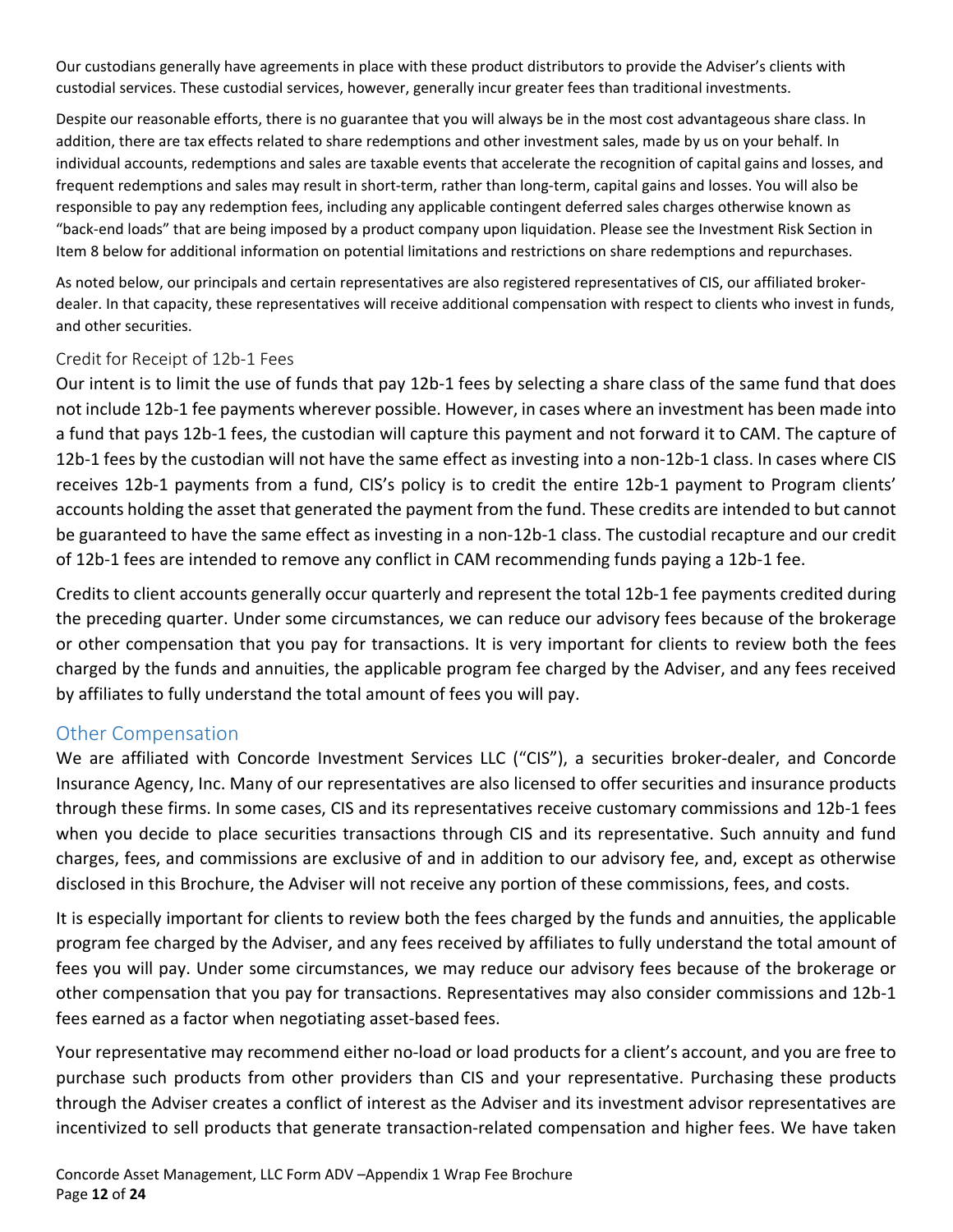steps to minimize this conflict of interest, including by providing investment advisor representatives with training and guidance on this issue, as well as by conducting periodic reviews of client holdings to help ensure the appropriateness of share class selections. In addition, if you purchase mutual funds, variable annuities, or other products that impose a sales charge or load as described above, we typically do not allow an asset-based advisory fee to be paid for approximately two years on investments that pay a sales charge to your representative. Further, the investment recommendations are supervised to ensure they are in your best interest and consistent with your investment objectives.

# <span id="page-12-0"></span>Item 5: Account Requirements and Types of Clients

# <span id="page-12-1"></span>Account Requirements

Minimum account size varies by the investment management program you select. Those minimums are described in the Programs above.

# <span id="page-12-2"></span>Types of Clients

Our clients include individuals, businesses, trusts and estates, retirement plan sponsors, and plan participants.

# <span id="page-12-3"></span>Item 6: Portfolio Manager Selection and Evaluation

## <span id="page-12-4"></span>Advisory Business

We are the sponsor of the Programs, and our investment advisory representatives act as the portfolio managers for each of the Programs. Please see Item 4 above for information about our Programs. As a firm, we maintain approval standards for investment advisory representatives who wish to participate in our Programs as portfolio managers. Each investment advisory representative candidate provides our firm with background information that includes, but is not limited, to the following items:

- Investment philosophy and management style.
- Years of industry experience.
- Educational background, including graduate and undergraduate degrees.
- Professional designations.
- Disciplinary history for 10 years.
- Credit history for 10 years.

We verify and evaluate the above-referenced information as part of our due diligence for accepting an investment advisory representative as a portfolio manager in the Programs.

In many instances, the investment advisory representative already has a successful advisory relationship with you as a client and utilizes our Programs as additional tools for managing client assets.

# <span id="page-12-5"></span>Participation in Wrap Fee Programs

Our wrap fee and non-wrap fee accounts are managed on an individualized basis according to a client's investment objectives, financial goals, risk tolerance, etc. We do not manage wrap fee accounts in a different fashion than non-wrap fee accounts.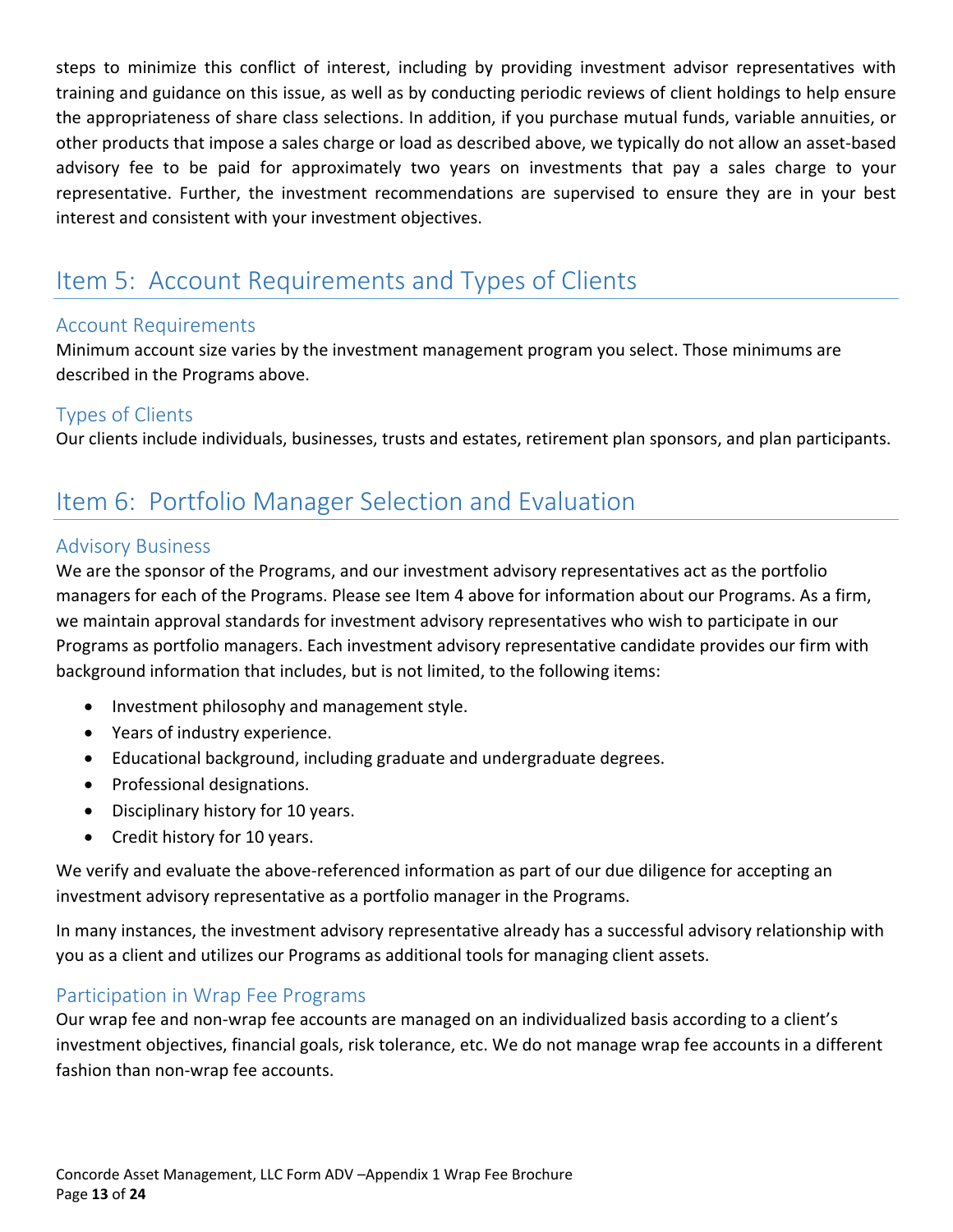### Performance-Based Fees and Side-By-Side Management

We do not charge any performance-based fees (fees based on a share of capital gains or capital appreciation of your assets).

# <span id="page-13-0"></span>Methods of Analysis, Investment Strategies, and Risk of Loss

### Methods of Analysis

Our analysis begins with a review of your goals, time horizon, and risk tolerance through an interview process to determine a plan/portfolio that will best suit your needs. Consultations and a written questionnaire or similar document are often used to gather information. This information is used to determine what investment recommendations are appropriate. We rely on the information provided by you and do not verify the accuracy of the information or reports you provide.

Our investment advisory services are provided by and through our representatives. We do not have a centralized investment committee that determines the investment advice or recommendations to be given to our clients. Instead, each of our investment advisor representatives exercises his or her professional judgment to provide our investment advice, recommendations, and advisory services on behalf of our firm.

Our representatives rely upon several methods of investment analysis in formulating investment advice. For example, when analyzing individual stocks, bonds, or other investments, our representatives may rely upon fundamental analysis, which is a technique that attempts to determine a security's value by focusing on the economic well-being of a company, as opposed to movements of its market price. When conducting fundamental analysis, numerous factors are evaluated including, but not limited to a review of a company's financial statements, determining whether the company's revenue is growing, if the company is profitable, if the company and its management is in a strong enough position to beat its competitors in the future, and if the company can repay its debts. Because it can take a long time for a company's value to be reflected in the market, the risk associated with this method of analysis is that a gain is not realized until the securities market price rises to its true value.

Our representatives may also utilize technical analysis to evaluate potential investments. Unlike fundamental analysis, technical analysis does not analyze the company's value, but instead analyzes the movement of stock prices in the market, both individually and within an industry or sector of the economy. Technical analysis studies the supply and demand in the market to determine historical and future trends. Stock price movements, compared to indices and benchmarks, may be analyzed using historical charts and market-related empirical data. Notwithstanding favorable market price movements, a company's financial condition and other unique factors can adversely affect its value.

Representatives may also employ cyclical analysis which consists of considering whether a company's stock or the industry in which it operates is cyclical or not. Cyclical stocks or industries are affected by broad changes in our economy's business cycle. The value of cyclical stocks tends to move in the same direction as the economy, while the value of counter-cyclical stocks tends to move in the opposite direction.

As with any method of analysis, past performance does not assure future performance.

When analyzing and recommending mutual funds, our representatives generally apply fundamental analysis and review a broad range of information about each fund, including investment style, strategies, diversification, portfolio size, turnover, performance, and management team. We will also review investment and redemption terms, sales loads, as well as internal management fees and expenses. Most of this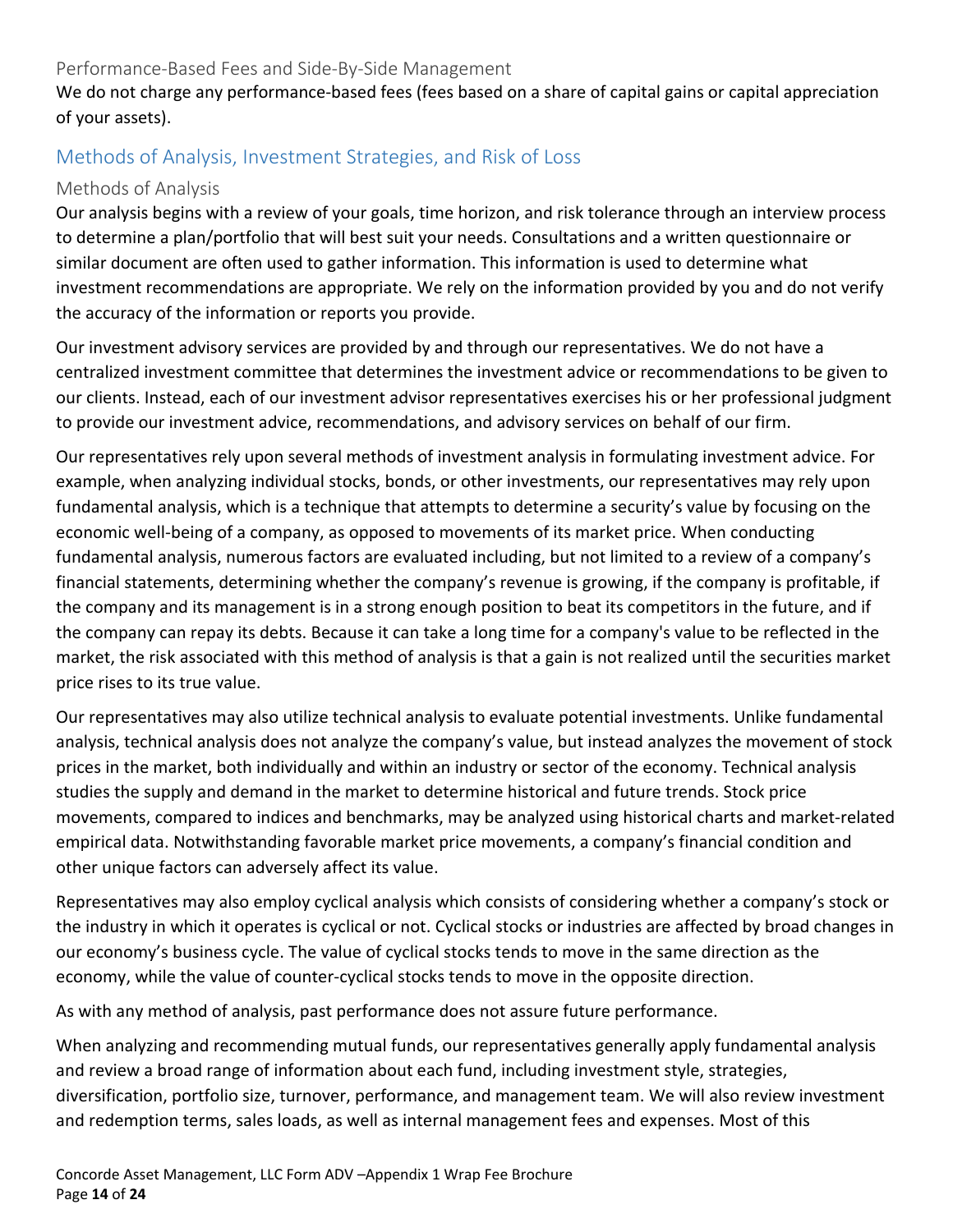information comes from each mutual fund's prospectus. Depending on your age, risk tolerance, and time horizon, we take into consideration an appropriate allocation of investments among several types of mutual funds.

In addition to prospectuses, our representatives obtain information from several sources, both public and by purchase, including financial newspapers and magazines, an inspection of corporate activities, research materials prepared by third-parties, corporate rating services, annual reports, reports filed with the SEC, and company press releases. While we do not guarantee the accuracy of these materials, these information resources are generally believed to be reliable and we reasonably rely upon them for making investment decisions.

### Investment Strategies

We may recommend one or more of the following investment strategies: long-term purchases (held at least a year), short-term purchases (held less than a year), trading (sold within 30 days), margin transactions, and option writing (selling an option).

Your representative may recommend implementing these strategies using stocks, bonds, mutual funds (held directly or held within sub-accounts of variable annuities), municipal securities, option contracts, certificates of deposits, and other types of investments. We often recommend mutual funds of different kinds to promote portfolio diversification within various asset classes, such as industry sectors, domestic, international, or equities/bonds. Your representative may recommend periodic purchases, sales, and exchanges of those mutual fund shares within mutual fund families and between different mutual fund families when there are changes in client needs, market conditions, or economic developments.

When we recommend one or more investment strategies, we seek to combine various risk categories that, when considered as a whole, have a blended risk/return characteristic that seeks to be consistent with your overall risk tolerance and investment return objectives (including anticipated time horizons for achieving those returns). From time to time, change in your investments will likely occur based on a variety of factors, including such things as your representative's assessment of the stock market, interest rates, the economy, recent developments affecting specific securities, and other considerations. We make changes to the composition of your portfolio or its investment weighting by purchasing or selling securities held in the account.

Your investment representative's investment decisions will be driven primarily by changes in his or her asset allocation recommendations for your account, rather than the timing of purchases or sales of any particular investment or how long you may have held an investment. Barring restrictions or instructions that you may impose to the contrary, your representative will purchase, sell, and hold investments in your portfolio without specific consideration of other investments outside of our management and without regard to the specific tax consequences resulting from the purchase or sale of an investment.

Our customized approach helps your representatives to manage your account while allowing flexibility. For example, you may own some investments that you wish to hold for personal or other reasons, or, for tax reasons, you may not desire to sell previously owned securities that we or our representatives would not have recommended. In such cases, you should be aware that we cannot be responsible for the suitability of investments that you made before or apart from our recommendation, regardless of whether you continue to hold them after we begin managing your account.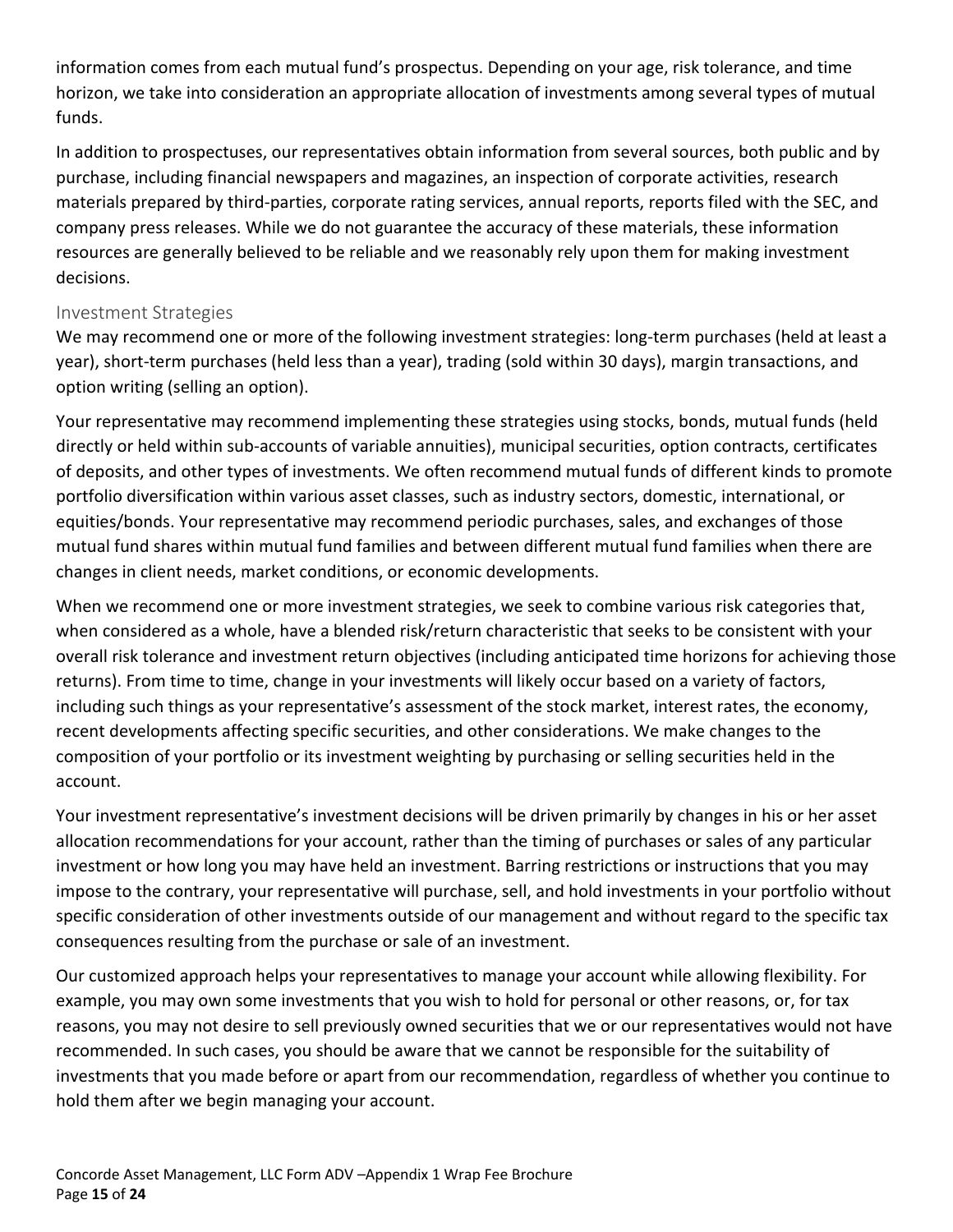## Types of Investments and Risk of Loss

We provide investment advice with respect to a wide range of investments, including mutual funds, indexed funds, exchange-traded funds (generically referred to as "funds"), unit investment trusts, stocks, bonds, variable life insurance, and annuities. We may also recommend alternative investment securities such as Interval Funds, as well as interests in real estate investment trusts (REITs).

We also offer advice about separately managed accounts by unaffiliated investment advisors, mutual funds, exchange-traded funds, and variable annuities. Our representatives will answer any questions you may have about these kinds of investments and investment programs.

#### Mutual Funds

Our representatives often recommend mutual funds of different kinds to promote portfolio diversification within various asset classes, such as industry sectors, domestic versus international, or equities versus bonds. They may recommend periodic purchases, sales, and exchanges of those mutual fund shares within mutual fund families and between different mutual fund families when there are changes in your specific needs, general market conditions, or economic developments.

The different kinds of mutual funds used each have inherently different risk characteristics and should not necessarily be compared side by side. A bond fund with below-average risk, for example, should not be compared to a stock fund with below-average risk. Even though both funds have a low risk for their respective categories, stock funds overall have a higher risk/return potential than bond funds.

Of all the asset classes, cash investments (i.e., money markets) offer the greatest price stability but have yielded the lowest long-term returns. Bonds generally experience more short-term price swings and, in turn, have generated higher long-term returns than cash equivalents. However, stocks historically have been subject to the greatest short-term price fluctuations—and have provided the highest long-term returns, though past performance is no guarantee of future performance.

The risk in any given mutual fund depends on the investments it holds. For example, a bond fund has interest rate risk and income risk. Bond prices are inversely related to interest rates. If interest rates go up, bond prices will go down and vice versa. Bond income is also affected by a change in interest rates. Bond income (yields) is directly related to interest rate changes. If interest rates rise, bond yields rise, and vice versa. Income risk is greater for a short-term bond fund than for a long-term bond fund. However, in a long-term bond fund, your principal is subject to higher principal risk.

Similarly, a sector stock fund (which invests in a single industry, such as biotechnology) is at risk that its price will decline due to developments in its industry. A stock fund that invests across many industries is more sheltered from this industry-related risk. However, while diversification across industries can help reduce your risk of loss from investing in a single sector, it may limit your opportunity for a significant gain if a single industry or sector increases dramatically in value.

#### Exchange-Traded Funds

Exchange-traded funds ("ETFs") represent a fractional ownership interest in an underlying portfolio of securities or commodities. Many exchange-traded funds track a specific market index, and some are actively managed. Some invest in specific economic sectors, domestically, or globally.

Most ETFs combine characteristics of an open-end mutual fund and a stock. However, unlike open-end mutual funds, ETFs are not bought and sold by the fund's sponsor at the daily net asset value, which means that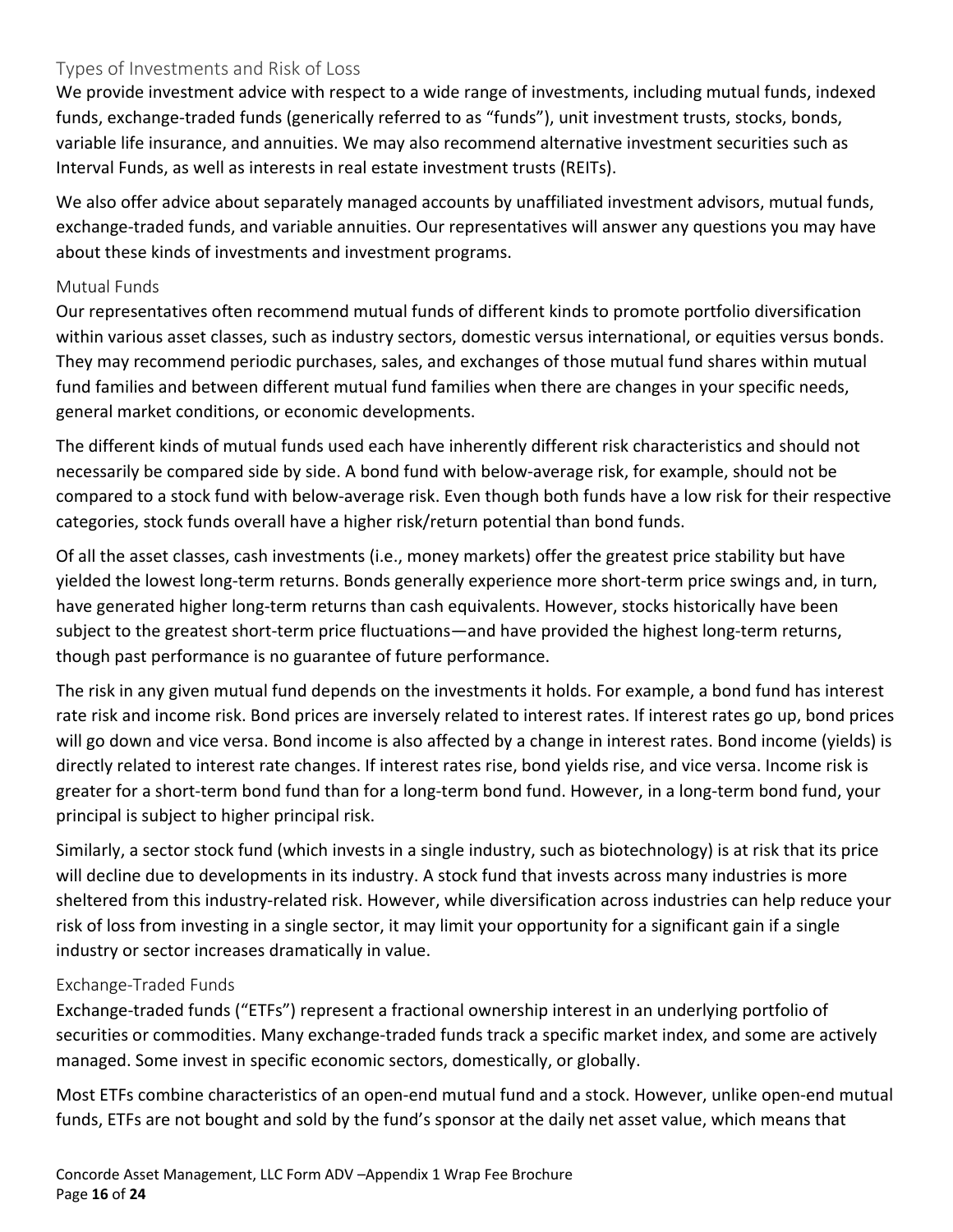individual investors do not purchase or redeem shares from the fund itself. Instead, like stocks, individuals buy and sell shares of ETFs on an exchange, including the American Stock Exchange, the New York Stock Exchange, and the Chicago Board Options Exchange. The trading dynamic is also a mixture of the two types of securities. That is, prices of ETFs fluctuate according to changes in their underlying portfolios and according to changes in market supply and demand for ETF shares themselves. ETFs offer investors a cost-effective opportunity to obtain portfolio diversification by buying or selling an interest in a portfolio of stock or bonds in a single transaction.

Expenses and other factors will affect the performance of an ETF so that the ETF's performance will not exactly match the performance of its respective underlying index. This risk is sometimes referred to as a "tracking error."

#### Variable Products

Variable annuities and variable universal life products are highly complex financial products offered by insurance companies. An investment in a variable contract is subject to both general market risk and the insurance company's credit risk. These and other risks are described in the variable products' prospectuses. Variable products are regulated under both securities and insurance laws and related rules and regulations. Variable products offer various benefits and features which may or may not have value for you, depending on your circumstances. Depending upon factors such as the share class selected, CIS and our representative will receive separate and customary compensation for selling you variable products. If your representative has received separate sales compensation for selling these products, he or she will not collect management fees on these products for approximately two years following the sale.

#### Alternative Investments

**Interval Funds**. Continuously offered, closed-end Interval Funds ("Interval Funds") do not restrict the number of shares the fund can offer and are generally offered on an on-going basis. While shares are priced daily, Interval Funds are not listed on any securities exchange and redemptions will occur through repurchase offers, normally on a quarterly basis at a maximum of 5% of the outstanding shares at net asset value. Investors should consider their shares to have limited liquidity as there is no guarantee that shareholders will be able to sell all or some of the shares they desire in a quarterly repurchase offer. This limited liquidity could impact your advisor's ability to rebalance your account at any time. Additionally, published net asset value (NAV) is calculated by the sponsor firm and should be considered an approximation of value only. Interval Funds generally intend to make a dividend distribution of the net investment income after payment of operating expenses, and the dividend rate, dividend distribution, and redemption policies can be modified by the Fund's Board from time to time.

Interval Funds have different investment objectives, strategies, and investment portfolios, and there are no assurances that a fund will achieve its investment objectives. They involve a high degree of credit, market, and liquidity risks and should be considered a high-risk investment. Most interval funds invest in highly illiquid and speculative securities that are considered high risk. Interval Funds may invest in unregistered equity, real estate, or credit securities, oil and gas partnerships, and other private placements. There are material risks associated with investing in these types of investments including, but not limited to: limitations on or the inability to liquidate your investment, market and economic conditions in general and specific to that asset class, lack of operating history, potential adverse tax consequences, long-term hold periods, and the potential loss of the entire investment principal.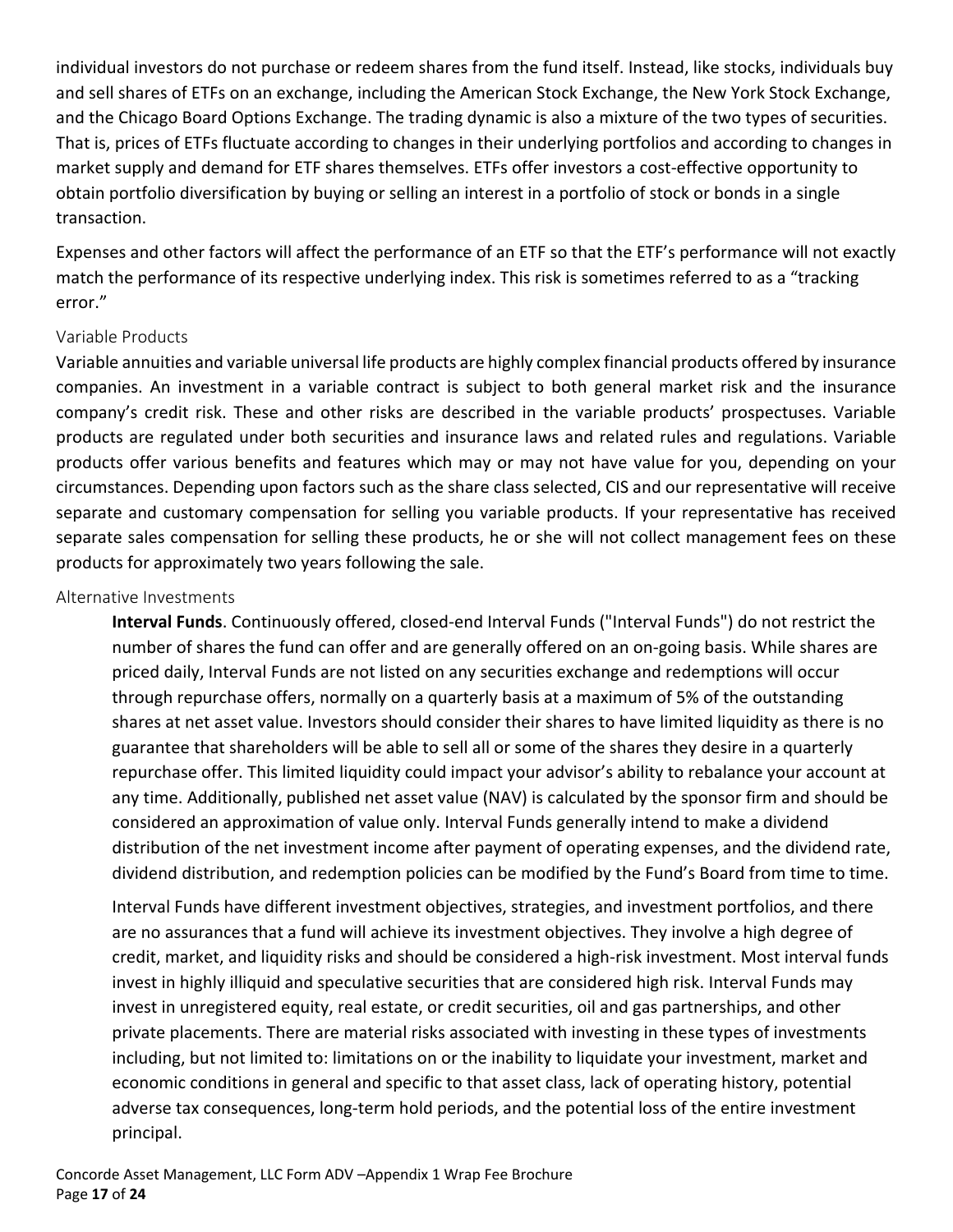You should read the prospectuses for a full description of risks, fees, and investment objectives regarding funds held in your account. You should only invest in an interval fund if you can sustain a complete loss of your investment. If your account is managed on a discretionary basis, you should discuss with your advisor if you are willing to bear the risks of this investment.

**Non-Traded Real Estate Investment Trusts**. A REIT is a corporation or trust that uses the pooled capital of many investors to purchase and manage property, which is typically made available in two forms: traded and non-traded. Non-Traded REITs do not trade on an exchange, there is no public trading market for your shares, and repurchase of shares by the REIT is not guaranteed and is generally subject to limitations. Therefore, Non-Traded REITs involve increased risk and are appropriate only for persons who have adequate financial means, desire a relatively long-term investment, and who will not need immediate liquidity from their investments. REIT assets typically consist of properties that cannot be readily liquidated, therefore, the REIT may not have sufficient liquid resources to satisfy repurchase requests. Further, most are not obligated to repurchase any shares under the share repurchase plan board of directors may modify or suspend our share repurchase plan for any period of time or indefinitely if it deems such action to be in the best interest of our stockholders, as noted in the Prospectus. As a result, shares have limited liquidity and at times may be illiquid.

The purchase and repurchase price for shares is based on the NAV of each class of common stock and is not based on any public trading market. Because valuation of properties is inherently subjective, the NAV reported may not accurately reflect the actual price at which assets could be liquidated.

REITs generally depend on an advisor to conduct our operations and have high internal fees as a result, which increases your risk of loss. There are also conflicts of interests with the REIT advisor, such as time constraints, allocation of investment opportunities and the substantial fees it receives for services rendered to the REIT. Further, Non-Traded REITs generally have significant upfront fees that include management, marketing, and distribution expenses, which lower the value of the investment.

Non-Traded REITs generally have relatively high distributions compared to those of publicly traded REITs. However, investors should consider the total return of a Non-Traded REIT – capital appreciation plus distributions – instead of focusing exclusively on the distribution rate. The amount of distributions paid is uncertain and may be paid from sources other than cash flow from operations, including, without limitation, the sale of assets, borrowings or offering proceeds. If distributions are paid from sources other than cash flow, then the REIT will have less cash available for investments and your overall return and value may be reduced.

REITs may use leverage, which increases the risk of your investment. Further, if a REIT fails to maintain its status as a REIT and no relief provisions apply, the NAV and cash available for distribution to stockholders could materially decrease.

#### Investment Risks and Rewards

Brokerage securities, mutual funds, fixed and variable annuities, and alternative investments all bear different types and levels of risk. These risks will be discussed with you in determining the investment objectives that will guide our investment advice for your account. Upon request, as part of our services, your representative can discuss the types of investments and investment strategies that have the potential to reduce these risks considering your specific circumstances and financial objectives.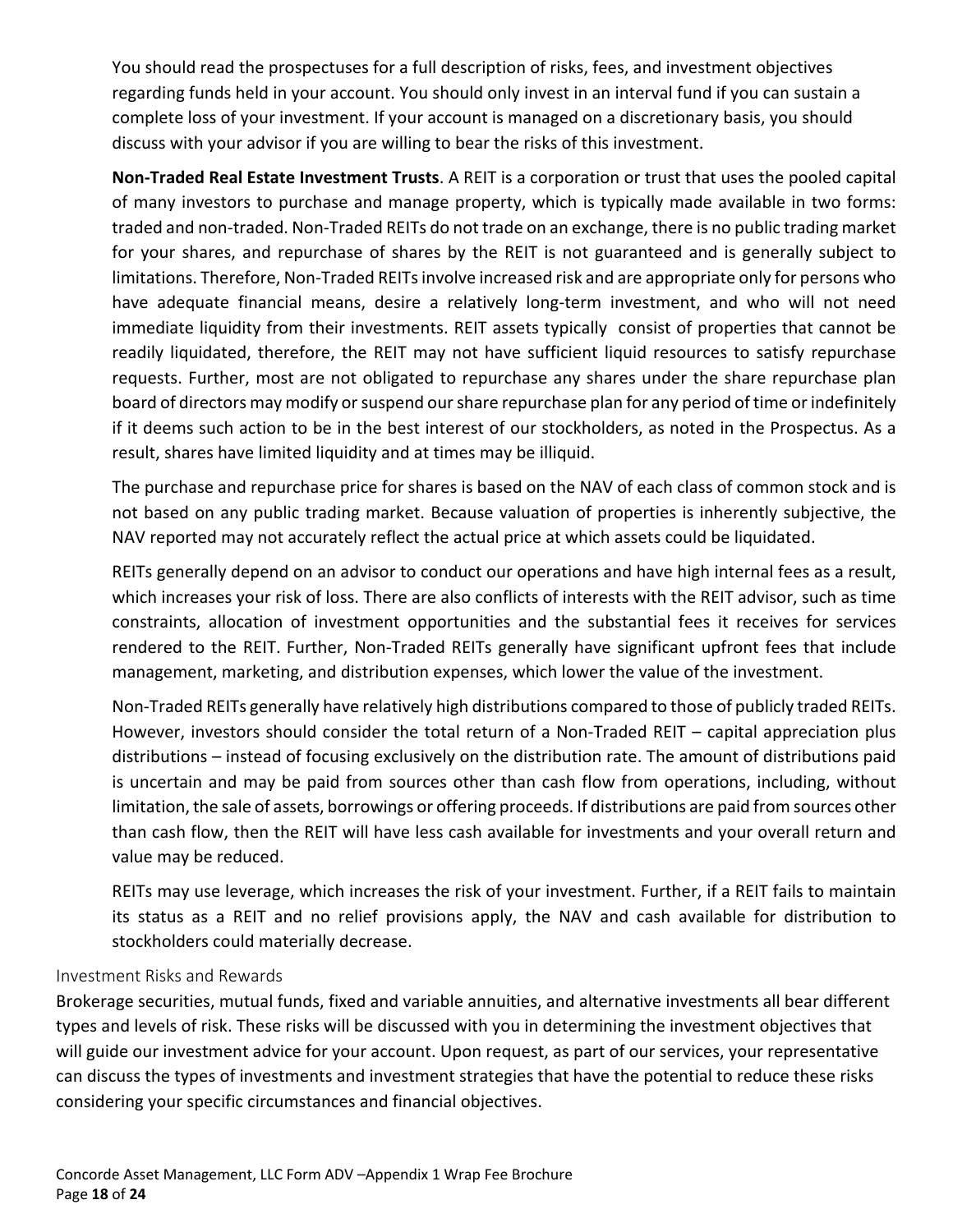Obtaining higher rates of return on investments typically entails accepting higher levels of risk. Based on our discussion with you, your representative will attempt to identify the balance of risks and rewards that is appropriate and comfortable for you. However, it is still your responsibility to ask questions if do not understand fully the risks associated with any investment or investment strategy.

We and our representatives strive to render our best judgment on behalf of our clients. Still, there can be no assurance that your investments will be profitable or that no losses will occur in your investment portfolio. Past performance is one relatively important consideration with respect to any investment or investment adviser, but it is not a predictor or guarantor of future performance. While our representatives will continuously strive to provide outstanding long-term investment performance for clients, many economic and market variables beyond our control can affect the performance of your investments.

There are many types of risks, which vary with the type of investment or strategy. Our representatives would be happy to discuss them. The following are some of the more common investment-related risks that may affect your investment portfolio:

- Business risks are associated with a company or industry. For example, start-up companies carry greater business risks than established companies. Companies developing new technologies carry greater business risks than manufacturers of well-established or widely used products and services.
- Financial risks are often associated with the ability of a company to raise capital or finance its operations, as well as its ability to repay indebtedness. Highly leveraged companies face greater financial risks than well-capitalized companies.
- Market risks are related to the effects of economic, political, natural disasters, or other events on the price of a publicly traded stock, bond, exchange-traded fund, or other securities. This type of risk is typically affected by extrinsic factors that often are not related to a company's financial condition, performance, or circumstances. For example, investment speculation can materially affect market prices.
- Liquidity risks are associated with an investor's ability to readily convert a security or other asset into cash. Generally, there is greater liquidity for securities that are publicly traded on stock exchanges or trading facilities that match buy and sell orders. Privately offered securities are typically highly illiquid because there is little or no trading or market activity.
- Concentration risks result from a lack of investment diversification, such as by geography, industry, or economic sector. For example, mutual funds typically invest in many different companies, typically lowering the risk that one or a small number of those companies experience a significant loss.
- Options are complex, derivative securities that involve special risks. Option contracts expire at a stated maturity date and have no further value. Unlike traditional securities, the value of an option and the return from holding an option varies with the value of the underlying security from which it derives and other factors.
- Interest-rate risks are associated with changes in investment prices due to increasing or decreasing interest rates. For example, when interest rates rise, yields on newly issued bonds become higher, making them more attractive than yields on already outstanding bonds, which may cause the market values of outstanding bonds to decline.
- Real estate investment trusts ("REITs") and real estate-related Interval Funds own, directly or indirectly, various types of real property interests and, therefore, bear real estate-related risks, among others. Most REITs and Interval Funds focus on particular types of commercial development, such as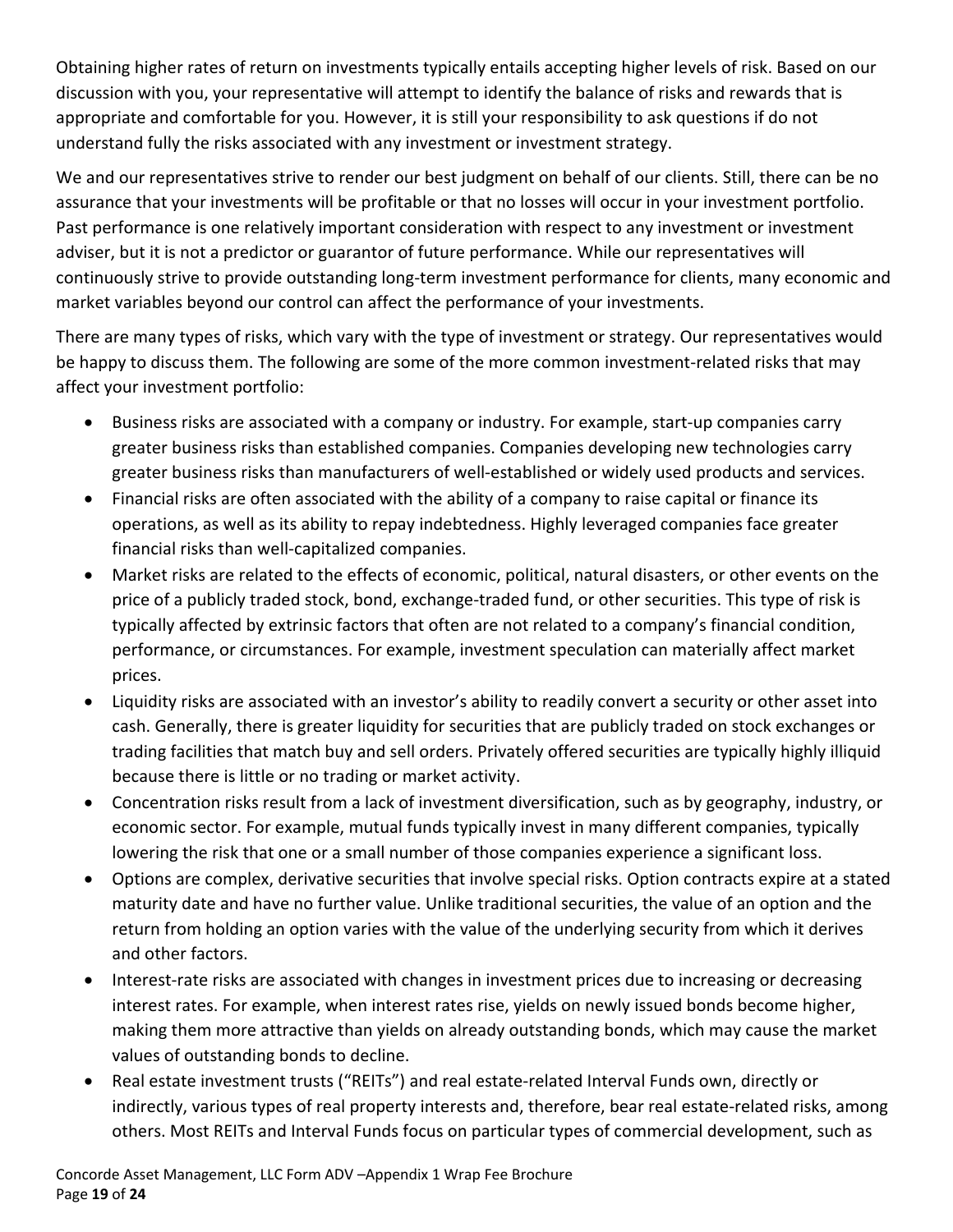apartments or office buildings, which exposes them to downturns in demand, occupancy, and prices for these kinds of real estate. Some REITs and Interval Fund bear risks associated with illiquidity, excessive debt, geographic concentration, and poor property management practices.

- Inflationary and deflationary risks are associated with the purchasing power of the dollar, which is affected by broad economic, monetary, governmental policies, and the balance of supply and demand for products and services.
- Reinvestment risks are typically related to fluctuations in the potential interest rate at which future investment proceeds may have to be invested. For example, reinvestment risks may increase during periods of falling interest rates. This risk primarily relates to bonds and other fixed-income securities.
- Currency risks are primarily associated with foreign securities. For example, a company's earnings in a foreign country may be affected by fluctuations in the value of the dollar against that foreign currency. Similarly, the investment return of a foreign security may be affected by changes in currency exchange rates, accounting methods, as well as political and economic instability.

# <span id="page-19-0"></span>Voting Client Securities

We will not vote the proxies for securities held in your accounts. Proxy materials will be forwarded to you for voting. If you have questions about a proxy solicitation, we would be happy to discuss it with you.

# <span id="page-19-1"></span>Item 7: Client Information Provided to Portfolio Managers

We are the sponsor of our Programs and our advisory representatives are the portfolio managers. You should notify your advisory representative promptly if your financial situation or investment objectives change. You may also contact us at the main office at (248) 824-6710.

# <span id="page-19-2"></span>Item 8: Client Contact with Portfolio Managers

You may contact us at (248) 824-6710. Our normal business hours are 8:30 a.m. to 5:00 p.m. Monday through Friday. You are always free to directly contact your advisory representative with any questions or concerns that you may have about your portfolio.

# <span id="page-19-3"></span>Item 9: Additional Information

# <span id="page-19-4"></span>Disciplinary Information

As a registered investment adviser, we are required to disclose all material facts regarding any legal or disciplinary events that would be material to your evaluation of our firm or the integrity of our management. On July 21, 2020, our chief compliance officer, Kimberlee Levy and our affiliated broker dealer, Concorde Investment Services, LLC, entered an Acceptance, Waiver and Consent agreement with FINRA (Financial Industry Regulatory Authority) the self-regulatory organization governing broker dealers. Without admitting or denying the findings, they agreed to sanctions relating to failure to supervise two representatives from 2013 to 2016. Requirements of the disciplinary action were completed and no further action is needed.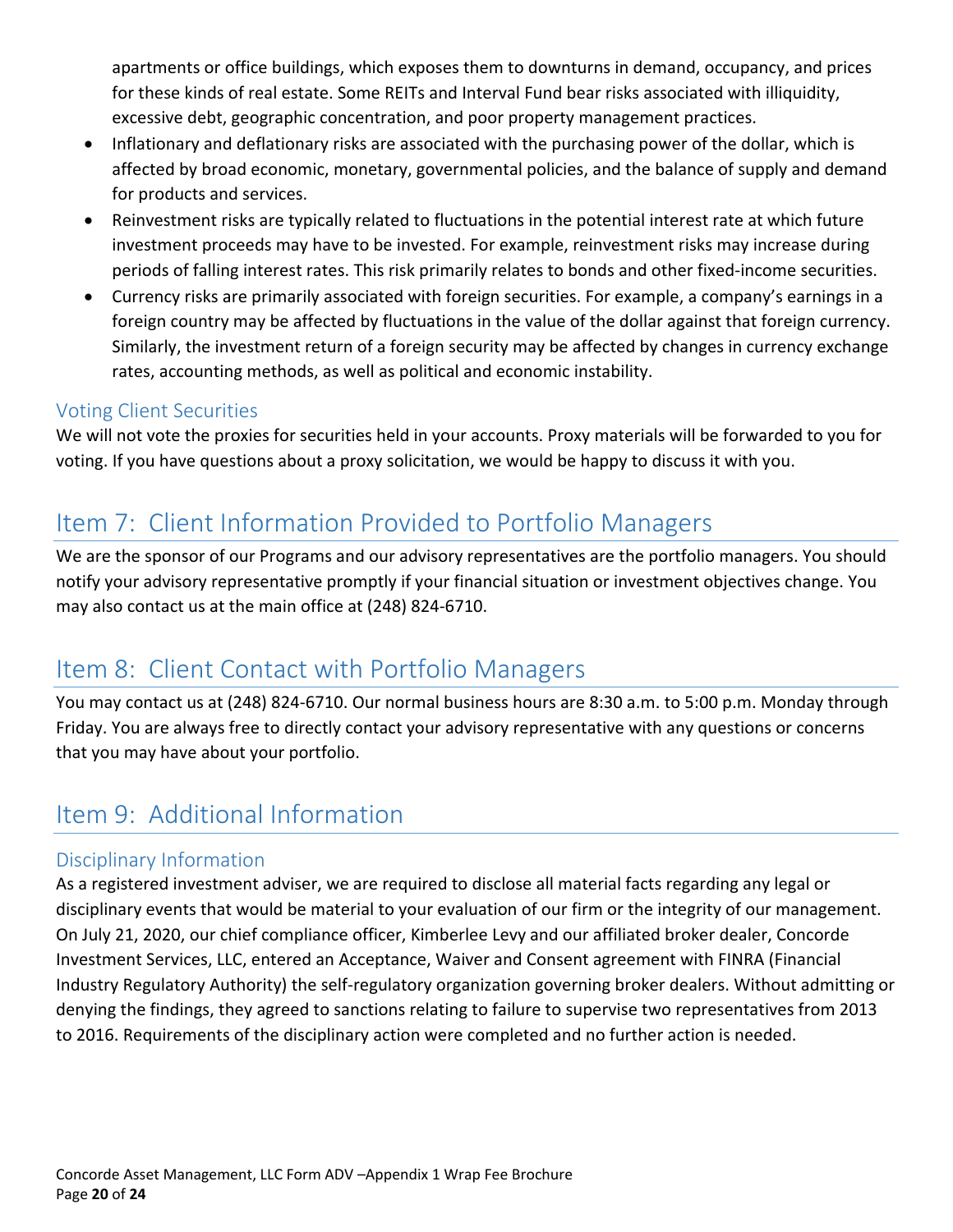# <span id="page-20-0"></span>Other Financial Industry Activities and Affiliations

### Relationships or Arrangements Material to our Advisory Business

As a registered investment adviser, we must disclose information regarding our business activities, other than giving investment advice, our other activities in the financial industry, and any arrangements with related persons that are material to our advisory business or clients. We are also required to disclose if we receive cash or other economic benefits from a third-party regarding advising our clients.

#### Our Affiliated Broker-Dealer

Through our parent firm, Concorde Holdings, Inc., we are under common control and ownership, and therefore affiliated with the registered broker-dealer, CIS, which is a member of FINRA and the SIPC. CIS acts as a fully disclosed, introducing broker-dealer for Pershing and RBC, who hold client assets and execute transactions for client accounts. CIS is not affiliated with Pershing or RBC. Our advisory representatives who are registered representatives of CIS can earn commissions on securities transactions that they have recommended if you have a brokerage account with CIS outside of our Programs. Because many of our investment advisor representatives are registered representatives of CIS, they can engage in most kinds of securities transactions on your behalf.

When persons associated with us effect securities transactions as registered representatives of CIS, CIS will receive separate and customary compensation for this activity. With respect to funds and annuities that pay 12b-1 fees, our intent is to limit the use of such funds by opting to use a share class of the same fund that does not include 12b-1 fee payments wherever possible. However, in cases where CIS receives 12b-1 payments from a fund, CIS's policy is to credit the entire 12b-1 payment to Program clients' accounts holding the asset that generated the payment from the fund. These credits are intended to but do not guarantee the same effect as investing in a non-12b-1 class. Credits to client accounts generally occur quarterly and represent the total 12b-1 fee payments credited during the preceding quarter. Under some circumstances, we can reduce our advisory fees because of the brokerage or other compensation that you pay for transactions. It is very important for clients to review both the fees charged by the funds and annuities, the applicable program fee charged by the Adviser, and any fees received by affiliates to fully understand the total amount of fees you will pay. Representatives can also consider commissions and 12b-1 fees earned as a factor when negotiating assetbased fees. We recommend CIS to our clients for noncustodial brokerage services, which creates a potential conflict of interest. However, if you invest in one or more of our Wrap Fee Programs, we mitigate this conflict by offering our services on a wrap fee basis as you pay the one fee regardless of the number of transactions. We also seek to mitigate this conflict of interest by reviewing all transactions in commission-based products and services to help ensure each is made in the best interest of our clients.

# <span id="page-20-1"></span>Our Affiliated Insurance Agency

Through our parent firm, Concorde Holdings, Inc., we are also under common control with Concorde Insurance Agency, a licensed insurance agency. Many of our representatives are also licensed insurance agents of various insurance companies and receive insurance commissions on insurance products that they may recommend. This additional compensation creates a conflict of interest, which you should consider before engaging our services or the services of our affiliated businesses. Our advisory fee offset policy, described in Item 4, Other Compensation above, is intended to mitigate those conflicts, as your Representatives can consider commissions and 12b-1 fees earned as a factor when negotiating asset-based fees. You may always choose a different insurance agent to implement our advice.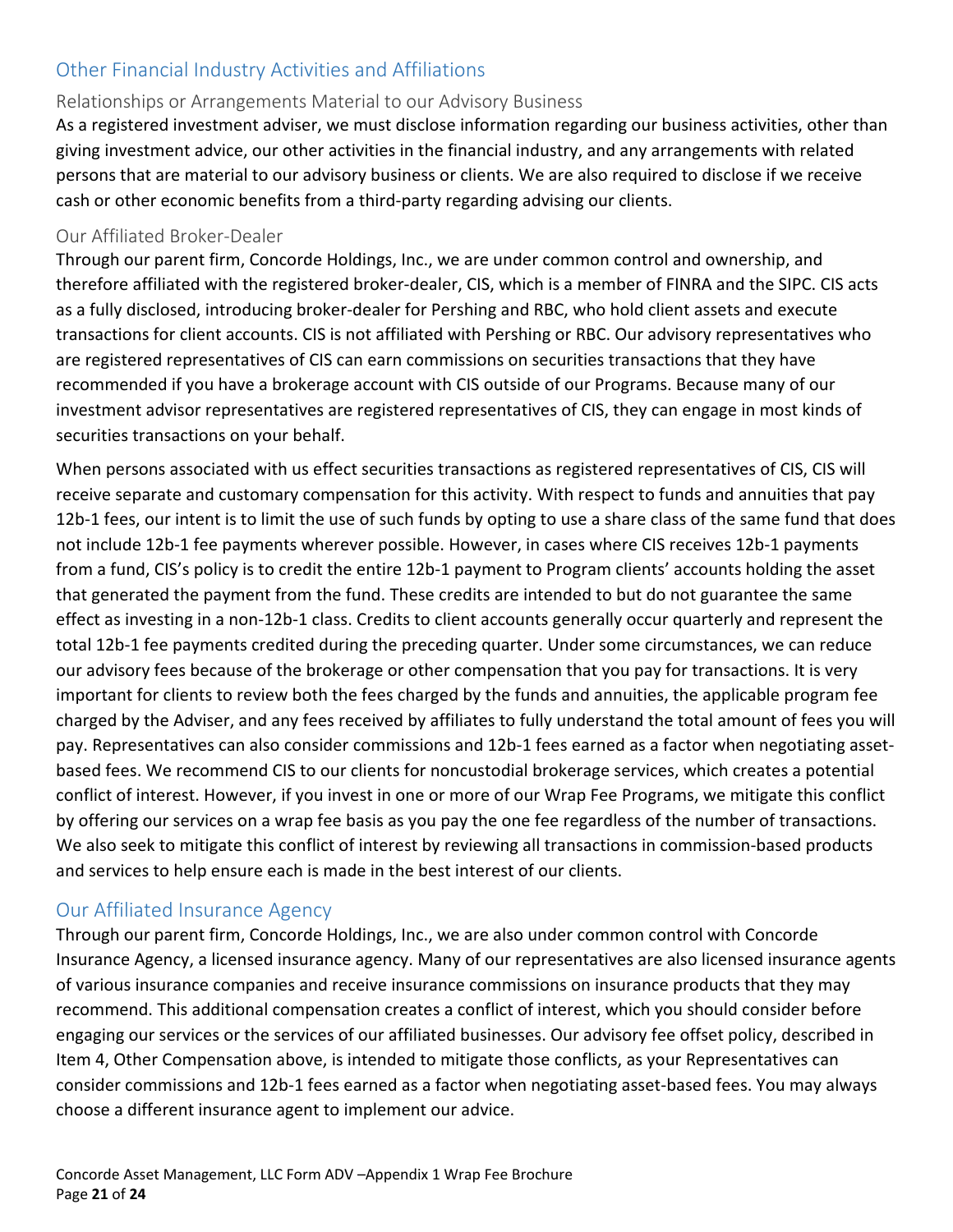# <span id="page-21-0"></span>Notice Regarding the Use of Our Affiliated Companies and Services

You should understand that we have a conflict of interest related to our recommending that you use our affiliated broker-dealer or any of our affiliated companies. The main conflict of interest is the fact that we and our advisory representatives, most of whom are also representatives of one or more of our affiliated companies, are incentivized to recommend that you use our affiliated companies because those companies, owners, employees, or representatives benefit financially by receiving additional compensation from providing products and services to you.

We seek to mitigate these conflicts of interest by disclosing to you the conflicts ahead of time in this Brochure and by seeking to keep your best interest as our focus through monitoring any such recommendations and periodically reviewing them for appropriateness. Our advisory representatives are also obligated to employ a standard of care and comply with your investment guidelines and restrictions when recommending securities or strategies in the Program. You are also under no obligation to accept our recommendations with respect to using any of our affiliates for portfolio management, brokerage, insurance products, or accounting and tax services.

# <span id="page-21-1"></span>Our Recommendation of Other Investment Advisers

If appropriate in your circumstances, we may recommend the use of other investment advisers outside of our Programs such as Sawtooth Solutions, LLC and Envestnet, who are part of the third-party investment advisory and sub-advisory services described in the "Advisory Business" section of our Form ADV Part 2A Firm Brochure, available upon request. We generally receive a share of the ongoing management fees in these programs as described in the "Fees and Compensation" section above. The fees for these programs are shared among us, the other program sponsors, and the specified third-party investment manager. This creates a potential conflict of interest when our representatives choose among the third-party investment advisory services and our own investment management services where we retain more of the fees in our own advisory programs. We seek to mitigate this conflict by carefully reviewing your participation in one or more of the programs available and, in our judgment, recommending the program(s) that better match your needs, goals, and objectives. Since these programs allow us to determine the standard advisory fees to our clients, we consider the total advisory fees you would incur and set our fees at competitive levels. Similar advisory services may, however, be available from other investment advisors at a lower cost.

#### <span id="page-21-2"></span>Our Other Financial Industry Activities

**Back-office Operations Agreements**. In addition to being sub-advisors to some of our clients' accounts, we have entered into operations services agreements with Sawtooth Solutions, LLC and Envestnet to provide account performance evaluation reports, fee calculation, and other back-office operational support services for some of our managed accounts. Thus, when one of our representatives makes a recommendation to use one of these sub-advisors, a conflict of interest exists because these subadvisors also provide operations support services to us. To address this conflict, our supervisory personnel review the sub-advisory recommendation against the client's suitability information.

#### Outside Business Activities of Our Representatives

Some of our representatives own companies that perform legal, insurance, real estate, investment advisory, and accounting services. These are not affiliated with, controlled by, or under common control with us. Their respective services are provided under a separate agreement and are unrelated, separate, and distinct from the services we provide. You are under no obligation to utilize these services relating to any of the services that we provide.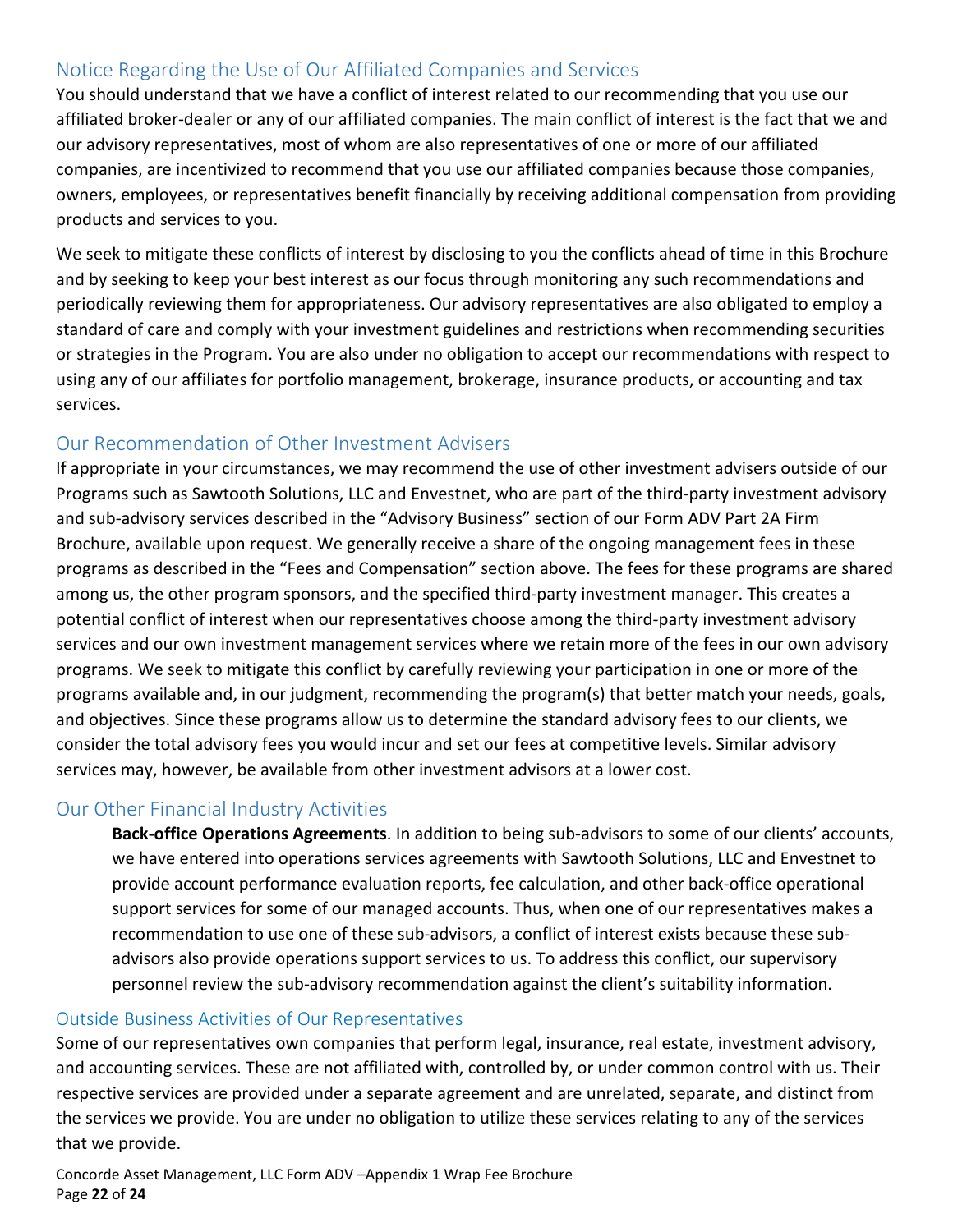# <span id="page-22-0"></span>Code of Ethics, Participation or Interest in Client Transactions and Personal Trading

We have adopted a Code of Ethics (the "Code") describing the standards of business conduct we expect all our officers, directors, employees, and representatives to follow. The Code also describes certain personal securities transaction reporting requirements with which individuals associated with or employed by us must comply.

Our principals and representatives will often own the same securities recommended to our clients. Generally, these securities will be shares of open-ended mutual funds or stocks and bonds actively traded on a national securities exchange or market where the time and size of their purchases or sales will not affect transactions for our clients. If we do recommend the purchase or sale of a thinly traded security to a client, we will ensure that representatives' personal transactions do not adversely affect clients nor improperly benefit our principals and representatives, typically by completing their transactions after all client transactions have been made. Neither our firm nor our representatives are permitted to benefit, directly or indirectly, from transactions made in your account.

Orders for clients may sometimes be aggregated or "batched" into one large order and will be fairly allocated among all participating accounts. The firm will aggregate where there is a benefit to the client.

We review the Code annually and update it as necessary. You may request a copy free of charge by contacting us at 248-824-6710.

# <span id="page-22-1"></span>Review of Accounts

You will receive reports at least quarterly from your account custodian. You may also receive written performance reports from your representative as often as agreed upon between you and your representative, but usually not more frequently than quarterly. Your portfolio is regularly reviewed by your representative as agreed upon by you and your representative. You or your representative may request more frequent reviews if warranted by events triggered by material changes in your circumstances or material events in the market, political, or economic circumstances.

We conduct reviews to help ensure that the investments in your account are still consistent with your stated investment objectives and risk tolerance guidelines. We encourage you to compare the information on any account statement you receive from us with your custodial statements to determine whether there is any inconsistent information. Please note that our written performance reports may vary from official custodial statements based on differences in accounting procedures, reporting dates, or valuation methodologies of certain securities. Please call our main office or your custodian if there are any apparent inconsistencies or if you have any questions.

# <span id="page-22-2"></span>Client Referrals and Compensation

We can engage solicitors to market our services. When we do so, you will receive a separate solicitor's disclosure brochure describing our solicitation arrangements, the compensation we pay to the solicitor, and the terms of that relationship. You will also receive a copy of this Form ADV, Part 2A, as our disclosure brochure. If a solicitor refers you to us, your total advisory fees will be based, in part, on the amount of the solicitation fee we pay to the solicitor. You may be paying more than our other clients for the same advisory services depending upon the amount of the advisory fees paid to the solicitor.